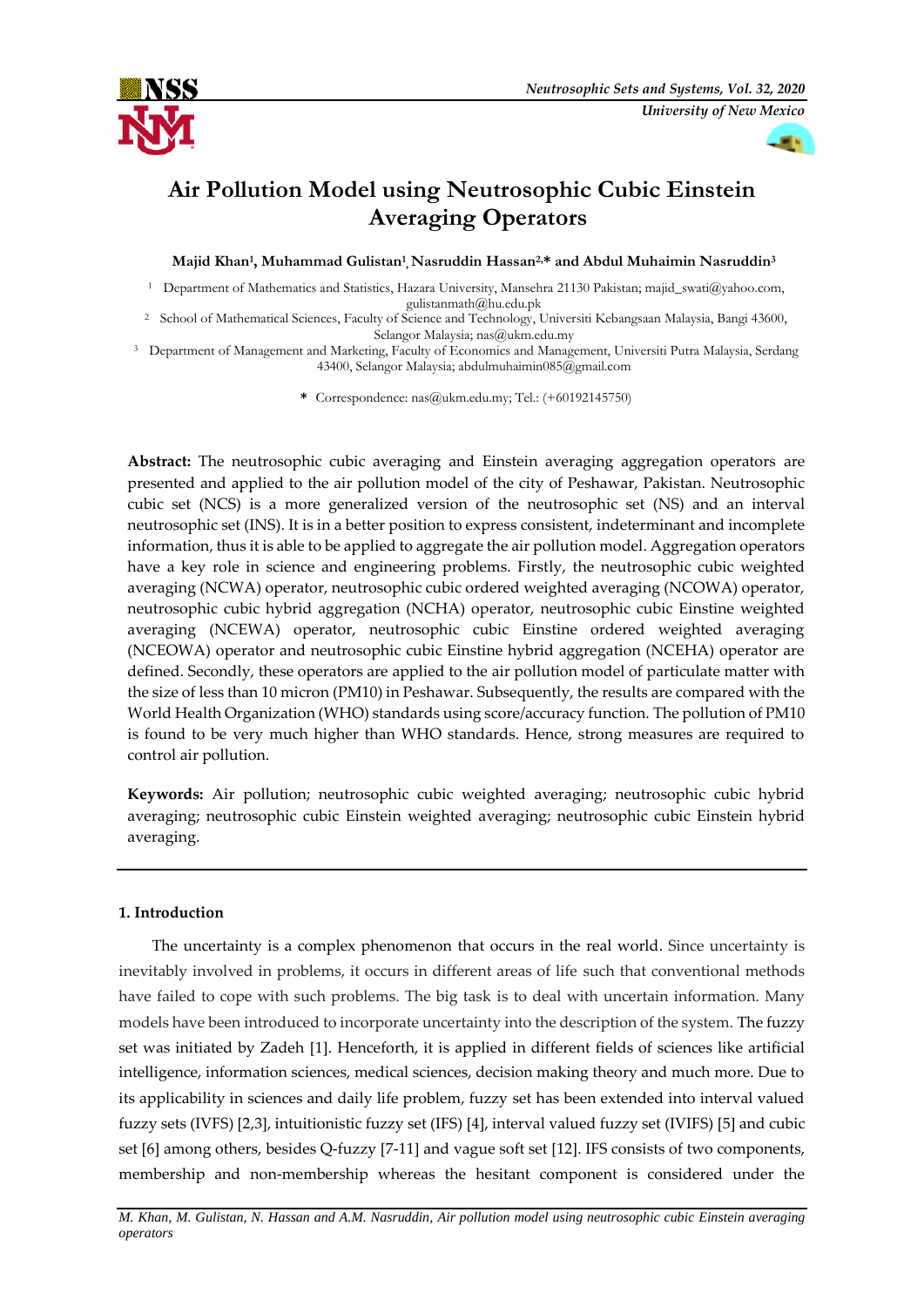condition that sum of these components is one. Smarandache presented the idea of neutrosophic sets (NS) [13], which provides a more general form to extend the ideas of classic theory and fuzzy set theory. The NS expresses three components namely truth, indeterminacy and falsity and all these components are independent, which makes NS more general than IFS such that NS can be seen as a generalization of IFS [14]. For sciences and engineering problems Wang *et al.* [15] presented a single valued neutrosophic set (SVNS), while Wang *et al*. [16] introduced the interval neutrosophic set (INS). Jun *et al.* [17] combined INS and NS to form a neutrosophic cubic set (NCS) which enables us to choose both interval value and single value membership, indeterminacy and falsehood components, hence presenting a more general form for uncertain and vague data.

Aggregation operators are an imperative part of decision making. The lack of data or knowledge makes it difficult for decision maker to give the exact decision. This uncertain situation can be minimized due to the vague nature of NS and its extensions. Researchers [18-27] introduced different aggregation operators and multicriteria decision making methods in NS and INS. Khan *et al.* [28] presented neutrosophic cubic Einstein geometric aggregation operators. Zhan *et al.* [29] worked on multi criteria decision making on neutrosophic cubic sets. Banerjee *et al.* [30] used grey rational analysis (GRA) techniques to neutrosophic cubic sets. Lu and Ye [31] defined a cosine measure to neutrosophic cubic set. Pramanik *et al.* [32] used similarity measure to neutrosophic cubic set. Shi and Ji [33] defined Dombi aggregation operators on neutrosophic cubic sets. Ye [34] defined aggregation operators over the neutrosophic cubic numbers. Alhazaymeh *et al*. [35] presented a hybrid geometric aggregation operator with application to multiple attribute decision making method on neutrosophic cubic sets.

According to WHO, air pollution causes millions of premature deaths every year globally. 90% of these deaths are caused by air pollution in middle and low income countries, mainly in Africa and Asia. Indeed it is a great threat to the environment. Inhaling polluted air may cause different types of diseases like lung cancer, respiratory diseases etc. In the last few years Pakistan witnessed a significant increased in cancer, asthma and chronic lung disease. The particulate matter (PM) is one of the major factors that cause such types of diseases. The data extracted from Alam *et al.* [36] consists of particulate matter with the size of less than 10 micron (PM10) in Peshawar, Pakistan.

The collection of accurate data has always been a tough job which may cause some uncertain results. That is why the need was felt to analyze the data using vague set. The neutrosophic cubic set is one of the better choices to deal with vague and inconsistent data. For this purpose, firstly the neutrosophic cubic averaging and Einstein averaging operators are defined. Then these operators are used to analyze the air pollution of PM10 model for the city of Peshawar, Pakistan with WHO standards. In this paper, the NCWA, NCOWA, NCHA, NCEWA, NCEOWA and NCEHA are defined. Both algebraic and Einstein operators are applied to an air pollution model [36] and compared. The goal of this work is to analyze the PM10 in the city of Peshawar and compare it with WHO standards.

The methodology to measure the aggregate value of neutrosophic cubic values is as follows. Firstly, the data is extracted from [36] and converted to neutrosophic cubic values so that the aggregated value can be measured. Secondly, the data is analyzed using the WHO standard. It is to be noted that the neutrosophic cubic set is the combination of both interval neutrosophic and

*M. Khan, M. Gulistan, N. Hassan and A.M. Nasruddin, Air pollution model using neutrosophic cubic Einstein averaging operators*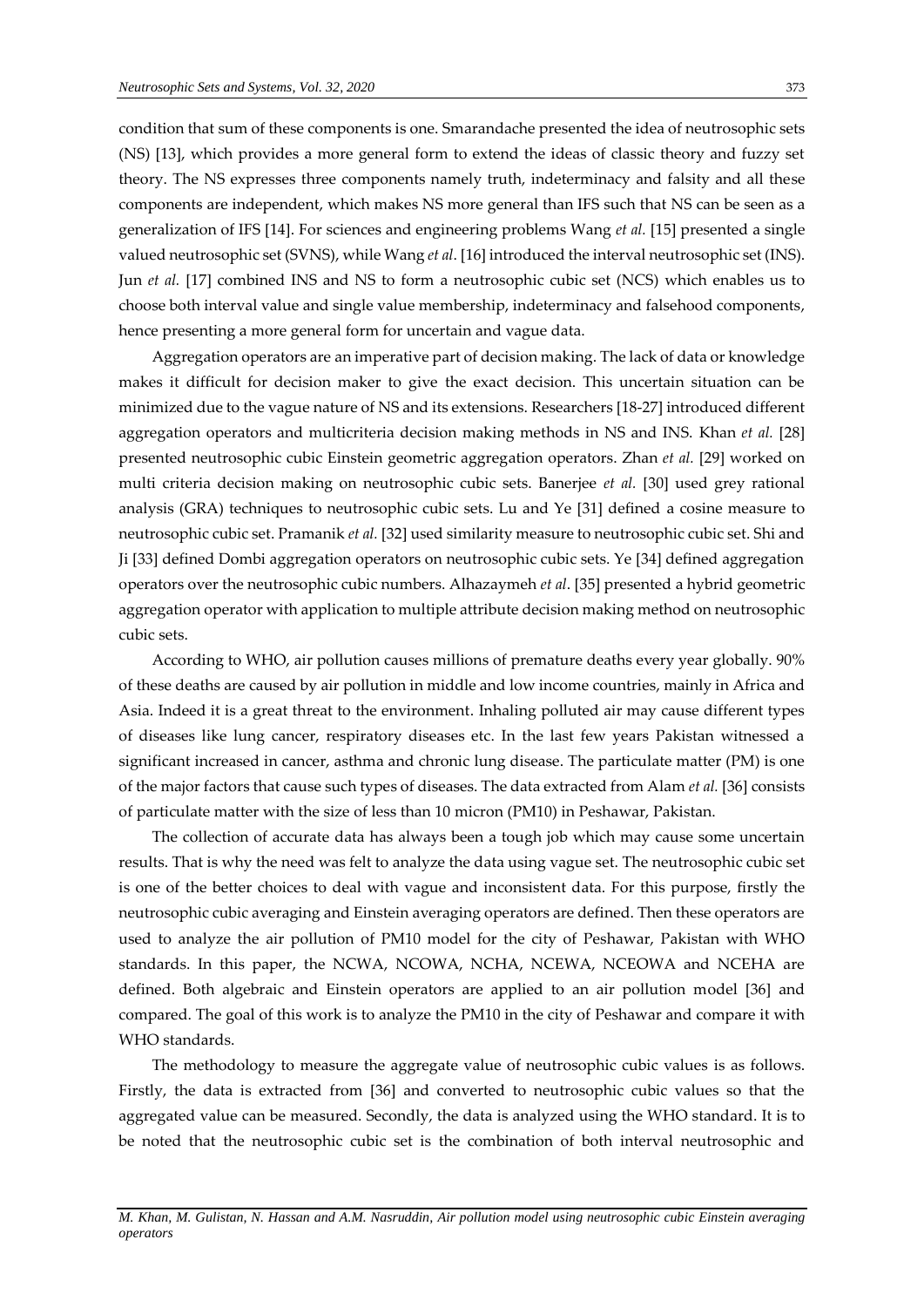neutrosophic set, which enable us to deal with both interval-valued neutrosophic and neutrosophic set at the same time.

This paper is structured as follows. In section 2, some preliminaries are reviewed. In section 3, the air pollution data is formed. In section 4, neutrosophic cubic averaging operators are defined and applied over the data of section 3. In section 5, neutrosophic cubic Einstein averaging operators are defined and applied over the data of section 3. The analyzing results are concluded by both numerically and graphically. We hope to expand the study further to numerical analysis [37-42], construction management [43-45], Q-neutrosophic soft environment [46], geometric programming [47] and binomial factorial problem [48].

## **2. Preliminaries**

This section consists of some definitions and results which provide the foundation of the work. **Definition 2.1** [13] A structure  $N = \{(T_N(u), T_N(u), F_N(u)) | u \in U\}$  is neutrosophic set (NS), where  $\left\{T_N(u), I_N(u), F_N(u) \in \left]0^-, 1^+\right[\right\}$  and  $T_N(u), I_N(u), F_N(u)$  are truth, indeterminancy and falsity function respectively.

**Definition 2.2** [15] A structure  $N = \left\{ \left( T_N(u), I_N(u), F_N(u) \right) | u \in U \right\}$  is single value neutrosophic set

(SVNS), where  $\left\{T_N(u), T_N(u), F_N(u) \in [0,1]\right\}$  respectively called truth, indeterminancy and falsity

functions.,simply denoted by  $N = (T_N, I_N, F_N)$ .

**Definition 2.3** [16] An interval neutrosophic set (INS) in *U* is a structure

$$
N = \left\{ \left( \tilde{T}_N(u), \tilde{I}_N(u), \tilde{F}_N(u) \right) \mid u \in U \right\} \text{ where}
$$

 $\left\{ \tilde{T}_N(u), \tilde{I}_N(u), \tilde{F}_N(u) \in D[0,1] \right\}$  are respectively called truth, indeterminacy an falsity function in  $U$ .

Simply denoted by  $N = (\tilde{T}_N, \tilde{I}_N, \tilde{F}_N)$  for convenience being actually

$$
N = \left(\tilde{T}_N = \left[\begin{array}{c} T_N^L, T_N^U \end{array}\right], \tilde{I}_N = \left[\begin{array}{c} I_N^L, I_N^U \end{array}\right], \tilde{F}_N = \left[\begin{array}{c} F_N^L, F_N^U \end{array}\right]\right).
$$

*.*

**Definition 2.4** [17] A structure  $N = \{(u, \tilde{T}_N(u), \tilde{I}_N(u), \tilde{F}_N(u), T_N(u), I_N(u), F_N(u)) | u \in U\}$  is neutrosophic cubic set (NCS) in U in which  $(\tilde{T}_N = \begin{bmatrix} T_N^L, T_N^U \end{bmatrix}, \tilde{I}_N = \begin{bmatrix} I_N^L, I_N^U \end{bmatrix}, \tilde{F}_N = \begin{bmatrix} F_N^L, F_N^U \end{bmatrix} )$  is an interval neutrosophic set and  $\left(T_N, I_N, F_N\right)$  is neutrosophic set in  $|U|$ , where

$$
N = \left(\tilde{T}_N, \tilde{T}_N, \tilde{F}_N, T_N, I_N, F_N\right), [0, 0] \le \tilde{T}_N + \tilde{T}_N + \tilde{F}_N \le [3, 3] \text{ and } 0 \le T_N + I_N + F_N \le 3
$$

such that  $N^U$  denotes the collection of neutrosophic cubic sets in  $U$ .

**Definition 2.5** [22] The t-operators are basically union and intersection in the fuzzy sets which are denoted by t-conorm  $\left(\Gamma^\ast\right)$  and t-norm  $\left(\Gamma\right)$ . The role of t-operators is very important in fuzzy theory and its applications.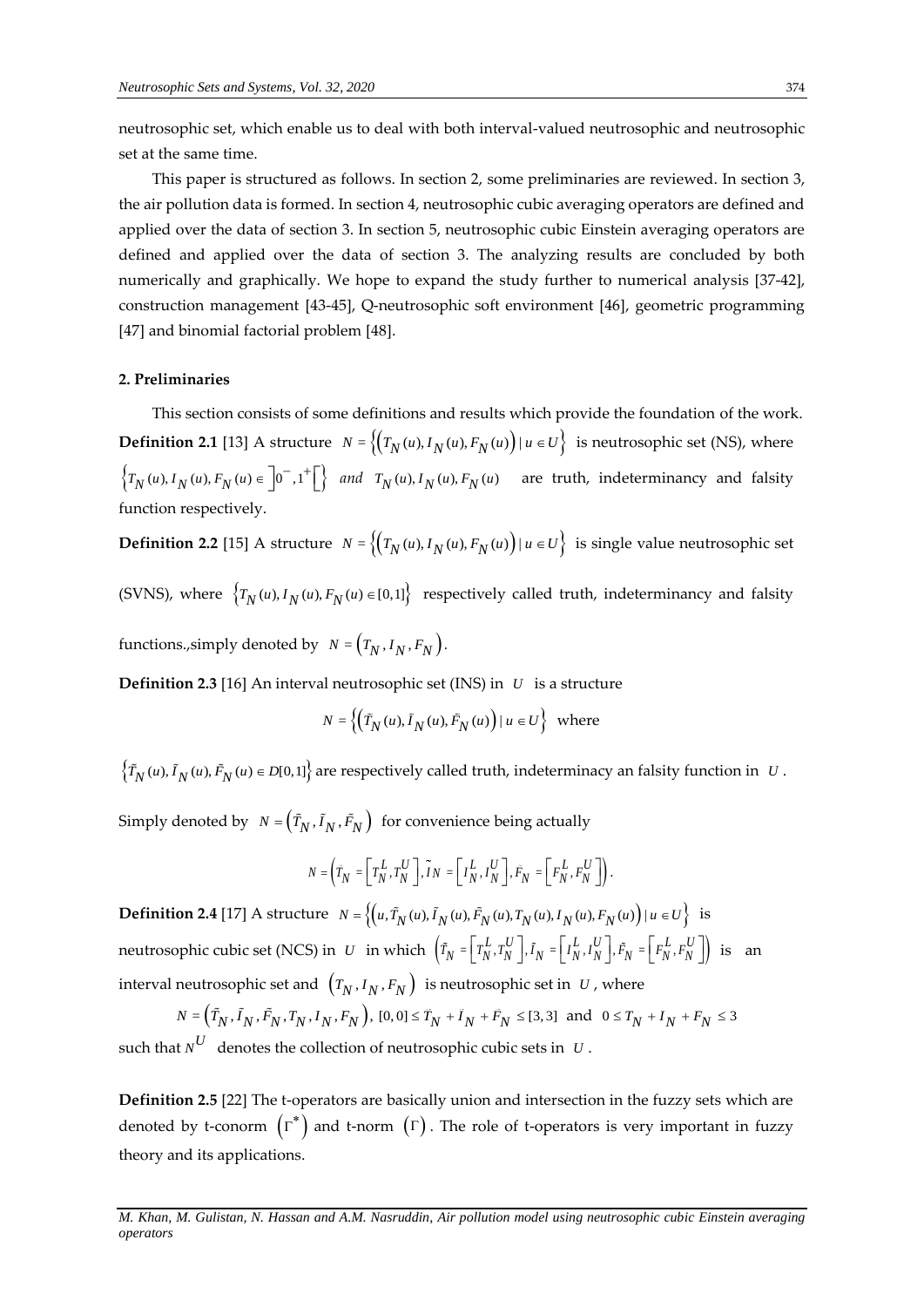**Definition 2.6** [22]  $\Gamma^*:[0,1]\times\llbracket 0,1\rrbracket\to\llbracket 0,1\rrbracket$  is t-conorm if the following axioms hold. **Axiom 1**  $\Gamma^*(1, u) = 1$  and  $\Gamma^*(0, u) = 0$ **Axiom 2**  $\Gamma^*(u, v) = \Gamma^*(v, u)$  for all *u* and *v*. **Axiom 3**  $\Gamma^* (u, \Gamma^* (v, w)) = \Gamma^* (\Gamma^* (u, v), w)$  for all *u*, *v* and *w*. Axiom 4 If  $u \le u'$  and  $v \le v'$ ,  $v \le v'$ , then  $\Gamma^*(u, v) \le \Gamma^*(u', v')$ **Definition 2.7** [22]  $\Gamma: [0,1] \times [0,1] \rightarrow [0,1]$  is t-norm if it the following axioms hold. **Axiom 1**  $\Gamma\left(1, u\right) = u$  and  $\Gamma\left(0, u\right) = 0$ **Axiom 2**  $\Gamma\left(u, v\right) = \Gamma\left(v, u\right)$  for all *u* and *v*. **Axiom 3**  $\Gamma\left(u, \Gamma\left(v, w\right)\right) = \Gamma\left(\Gamma\left(u, v\right), w\right)$  for all *u*, *v* and *w*. Axiom 4 If  $u \le u'$  and  $v \le v'$ ,  $v \le v'$ , then  $\Gamma(u, v) \le \Gamma(u', v')$ 

The t-conorms and t-norms families have a vast range, which correspond to unions and intersections, among these Einstein sum and Einstein product are good choices since they give the smooth approximation like algebraic sum and algebraic product, respectively. Einstein sums  $\oplus_{_E}$ and Einstein products  $\otimes_{_E}\,$  are the examples of t-conorm and t-norm respectively:

$$
\Gamma_E^*(u, v) = \frac{u + v}{1 + uv}, \quad \Gamma_E(u, v) = \frac{uv}{1 + (1 - u)(1 - v)}
$$

**Definition 2.8** [28] The sum of two neutrosophic cubic sets (NCS),

$$
A = \left(\tilde{T}_A, \tilde{I}_A, \tilde{F}_A, T_A, I_A, F_A\right) \text{ and } B = \left(\tilde{T}_B, \tilde{I}_B, \tilde{F}_B, T_B, I_B, F_B\right), \text{where}
$$
\n
$$
\tilde{T}_A = \left[T_A^L, T_A^U\right], \tilde{I}_A = \left[T_A^L, I_A^U\right], \tilde{F}_A = \left[F_A^L, F_A^U\right] \text{ and } \tilde{T}_B = \left[T_B^L, T_B^U\right], \tilde{I}_B = \left[T_B^L, I_B^U\right], \tilde{F}_B = \left[F_B^L, F_B^U\right]
$$

is defined as

$$
A\oplus B=\left(\left[T_A^L+T_B^L-T_A^LT_B^U,T_A^U\right.\right.\left.+T_A^U^T\right)^T\right]\cdot\left[\left.I_A^L+I_B^L-I_A^LL_B^L,I_A^U\right.\left.+I_B^U-I_A^UI_B^U\right]\right]\cdot\left[\left.F_A^LF_B^L,F_A^UF_B^U\right]\cdot\left.T_AT_B,I_AI_B,F_A+F_B-F_AF_B\right)\cdot\left.\right]
$$

**Definition 2.9** [28] The product between two neutrosophic cubic sets (NCS),

$$
A = \left(\tilde{T}_A, \tilde{I}_A, \tilde{F}_A, T_A, I_A, F_A\right) \text{ and } B = \left(\tilde{T}_B, \tilde{I}_B, \tilde{F}_B, T_B, I_B, F_B\right), \text{ where}
$$
  

$$
\tilde{T}_A = \left[T_A^L, T_A^U\right], \tilde{I}_A = \left[T_A^L, I_A^U\right], \tilde{F}_A = \left[F_A^L, F_A^U\right] \text{ and } \tilde{T}_B = \left[T_B^L, T_B^U\right], \tilde{I}_B = \left[T_B^L, I_B^U\right], \tilde{F}_B = \left[F_B^L, F_B^U\right]
$$

is defined as

$$
A \otimes B = \left( \left[ T_A^L T_B^L, T_A^U T_B^U \right], \left[ I_A^L I_B^L, I_A^U I_B^U \right], \left[ F_A^L + F_B^L - F_A^L F_B^L, F_A^U + F_B^U - F_A^U F_B^U \right], T_A + T_B - T_A T_B, I_A + I_B - I_A I_B, F_A F_B \right)
$$

**Definition 2.10** [28] The scalar multiplication on a neutrosophic cubic set (NCS)

$$
A = (\tilde{T}_A, \tilde{I}_A, \tilde{F}_A, T_A, I_A, F_A)
$$
 and a scalar  $k$  where  

$$
\tilde{T}_A = \left[ T_A^L, T_A^U \right], \tilde{I}_A = \left[ I_A^L, I_A^U \right], \tilde{F}_A = \left[ F_A^L, F_A^U \right]
$$

is defined as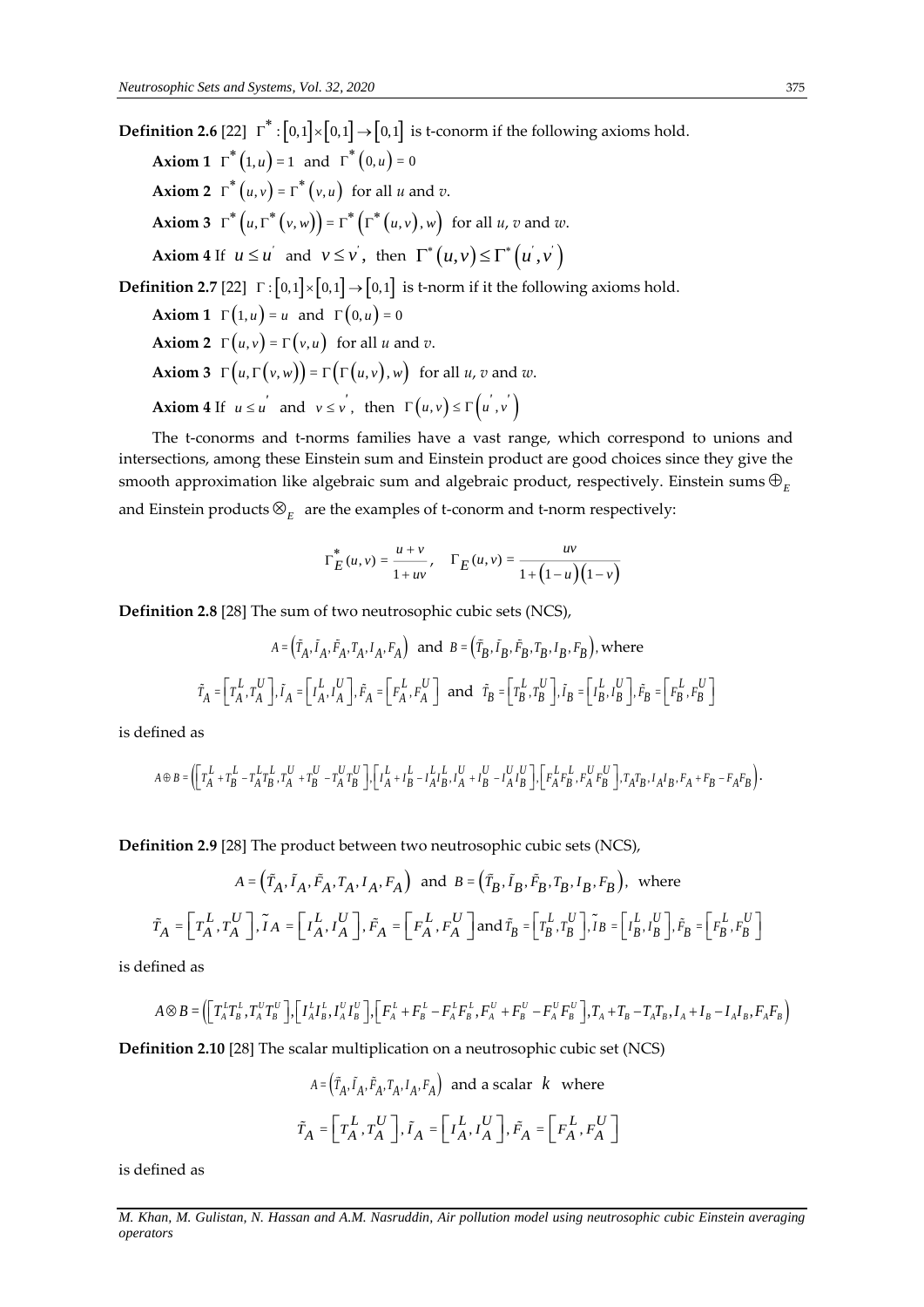$$
kA = \left( \left[ 1 - (1 - T_A^L)^k, 1 - (1 - T_A^U)^k \right], \left[ 1 - (1 - I_A^L)^k, 1 - (1 - I_A^U)^k \right], \left[ \left( F_A^L \right)^k, \left( F_A^U \right)^k \right], \left( T_A \right)^k, \left( I_A \right)^k, 1 - (1 - F_A)^k \right)
$$

**Definition 2.11** [18] The Einstein sum between two neutrosophic cubic sets (NCS),

$$
kA = \left( \left[ 1 - (1 - T_{\lambda}^{L})^{k}, 1 - (1 - T_{\lambda}^{L})^{k} \right], \left[ 1 - (1 - I_{\lambda}^{L})^{k}, 1 - (1 - I_{\lambda}^{L})^{k} \right], \left[ \left[ F_{\lambda}^{L} \right]^{k}, \left[ F_{\lambda}^{L} \right]^{k}, \left[ F_{\lambda}^{L} \right]^{k}, \left[ I_{\lambda} \right]^{k}, I_{\lambda} \right]^{k}, I_{\lambda} \right]^{k}, I_{\lambda} \left[ 1 - (1 - F_{\lambda})^{k} \right]
$$
\nDefinition 2.11 [18] The Einstein sum between two neutrosophic cubic sets (NCS),

\n
$$
A = \left( \tilde{T}_{A}, \tilde{T}_{A}, \tilde{T}_{A}, \tilde{T}_{A}, \tilde{T}_{A}, \tilde{T}_{A}) \text{ and } B = \left( \tilde{T}_{B}, \tilde{T}_{B}, \tilde{T}_{B}, \tilde{T}_{B}, \tilde{T}_{B}, \tilde{T}_{B}, \tilde{T}_{B} \right) \text{ where}
$$
\n
$$
\tilde{T}_{A} = \left[ T_{A}^{L}, T_{A}^{L} \right], \tilde{T}_{A} = \left[ T_{A}^{L}, T_{A}^{L} \right], \tilde{F}_{A} = \left[ F_{A}^{L}, F_{A}^{L} \right] \text{ and } \tilde{T}_{B} = \left[ T_{B}^{L}, \tilde{T}_{B}^{L} \right], \tilde{T}_{B} = \left[ \left[ \tilde{T}_{B}, \tilde{T}_{B}^{L} \right] \right], \tilde{T}_{B} = \left[ \left[ \tilde{T}_{B}, \tilde{T}_{B}^{L} \right] \right], \tilde{T}_{B} = \left[ \tilde{T}_{B}^{L}, \tilde{T}_{B}^{L} \right], \tilde{T}_{B} = \left[ \tilde{T}_{B}^{L}, \tilde{T}_{B}^{L} \right], \tilde{T}_{B} = \left[ \tilde{T}_{B}^{L}, \tilde{T}_{B}^{L} \right], \tilde{T}_{B} = \left[ \tilde{T}_{B}^{L}, \tilde{T}_{B}^{L} \right], \tilde{T}_{B} = \left[ \tilde{T}_{B}^{L}, \tilde{T}_{B}^{L} \right], \tilde{T}_{B} = \left[ \tilde{T}_{B}^{L}, \tilde{T}_{B}^{L}
$$

is defined as

$$
A\oplus_E B=\!\!\left[\!\left(\frac{T_{A}^L+T_{B}^L}{1+T_{A}^L T_{B}^L},\frac{T_{A}^U+T_{B}^U}{1+T_{A}^{\prime} T_{B}^U}\right)\!\!\right]\!\!\!\left[\frac{I_{A}^L+I_{B}^L}{1+I_{A}^L I_{B}^L},\frac{I_{A}^U+I_{B}^U}{1+I_{A}^{\prime} T_{B}^U}\right]\!\!\right]\!\!\!\left[\frac{F_{A}^L F_{B}^L}{1+\left(1-F_{A}^L\right)\!\left(1-F_{B}^L\right)},\frac{F_{A}^U F_{B}^U}{1+\left(1-F_{A}^U\right)\!\left(1-F_{B}^U\right)}\right]\!\!\right]\!\!\!\!,\qquad\left.\frac{T_{A}T_{B}}{1+\left(1-T_{A}\right)\!\left(1-T_{B}\right)},\frac{I_{A}I_{B}}{1+\left(1-I_{A}\right)\!\left(1-I_{B}\right)},\frac{I_{B}^L+I_{B}^L}{1+I_{B}^L I_{B}^L}\right)\!\!\right]
$$

**Definition 2.12** [28] The Einstein product between two neutrosophic cubic sets (NCS),

$$
A = \left(\tilde{T}_A, \tilde{I}_A, \tilde{F}_A, T_A, I_A, F_A\right) \text{ and } B = \left(\tilde{T}_B, \tilde{I}_B, \tilde{F}_B, T_B, I_B, F_B\right), \text{where}
$$
  

$$
\tilde{T}_A = \left[T_A^L, T_A^U\right], \tilde{I}_A = \left[I_A^L, I_A^U\right], \tilde{F}_A = \left[F_A^L, F_A^U\right] \text{ and } \tilde{T}_B = \left[T_B^L, T_B^U\right], \tilde{I}_B = \left[I_B^L, I_B^U\right], \tilde{F}_B = \left[F_B^L, F_B^U\right]
$$

is defined as

$$
A\otimes_E B=\!\!\!\left[\!\!\left[\frac{T_A^L T_B^L}{1\!+\!(1\!-\!T_A^L)\! \left(1\!-\!T_B^L\right)}\!\!,\!\frac{T_A^U T_B^U}{1\!+\!(1\!-\!T_A^U)\! \left(1\!-\!T_B^U\right)}\!\right]\!\!,\!\left[\frac{I_A^L I_B^L}{1\!+\!(1\!-\!I_A^L)\! \left(1\!-\!I_B^L\right)}\!,\!\frac{I_A^U I_B^U}{1\!+\!(1\!-\!I_A^U)\! \left(1\!-\!I_B^U\right)}\!\!,\!\left[\!\left[\frac{F_A^L+F_B^L}{1\!+\!F_A^L F_B^L},\frac{F_A^U+F_B^U}{1\!+\!F_A^L F_B^U}\right]\!\!,\!\frac{T_A\!+\!T_B}{1\!+\!T_A T_B},\frac{I_A\!+\!I_B}{1\!+\!I_A I_B},\frac{F_A F_B}{1\!+\!I_A I_B}\right)\!\right]
$$

**Definition 2.13** [28] The Einstein scalar multiplication on a neutrosophic cubic set (NCS),

$$
A = (\tilde{T}_A, \tilde{I}_A, \tilde{F}_A, T_A, I_A, F_A), \text{ and a scalar } k \text{ where}
$$

$$
\tilde{T}_A = \left[ T_A^L, T_A^U \right], \tilde{I}_A = \left[ I_A^L, I_A^U \right], \tilde{F}_A = \left[ F_A^L, F_A^U \right]
$$

is defined as

$$
k_{\scriptscriptstyle E} A =
$$

$$
\left[\left[\frac{(1+T_A^L)^k-(1-T_A^L)^k}{(1+T_A^L)^k+(1-T_A^L)^k}\cdot\frac{(1+T_A^U)^k-(1-T_A^U)^k}{(1+T_A^U)^k+(1-T_A^U)^k}\right]\cdot\left[\frac{(1+I_A^L)^k-(1-I_A^L)^k}{(1+I_A^L)^k+(1-I_A^L)^k}\cdot\frac{(1+I_A^U)^k-(1-I_A^U)^k}{(1+I_A^U)^k+(1-I_A^U)^k}\right]\cdot\left[\frac{2\left(F_A^L\right)^k}{\left(2-F_A^L\right)^k+\left(F_A^L\right)^k},\frac{2\left(T_A\right)^k}{\left(2-F_A^L\right)^k+\left(F_A^U\right)^k}\right]\cdot\left[\frac{2\left(T_A\right)^k}{\left(2-T_A\right)^k+\left(F_A^L\right)^k}\cdot\frac{2\left(T_A\right)^k}{\left(2-T_A\right)^k+\left(T_A\right)^k},\frac{2\left(T_A\right)^k}{(1+I_A^L)^k+(1-I_A^U)^k}\right]\cdot\left[\frac{2\left(T_A^L\right)^k}{\left(2-T_A^L\right)^k+\left(F_A^L\right)^k}\right]\cdot\left[\frac{2\left(T_A^L\right)^k}{\left(2-T_A^L\right)^k+\left(F_A^L\right)^k}\right]\cdot\left[\frac{2\left(T_A^L\right)^k}{\left(2-T_A^L\right)^k+\left(F_A^L\right)^k}\right]\cdot\left[\frac{2\left(T_A^L\right)^k}{\left(2-T_A^L\right)^k+\left(F_A^L\right)^k}\cdot\frac{2\left(T_A^L\right)^k}{\left(2-T_A^L\right)^k+\left(F_A^L\right)^k}\right]\cdot\left[\frac{2\left(T_A^L\right)^k}{\left(2-T_A^L\right)^k+\left(F_A^L\right)^k}\right]\cdot\left[\frac{2\left(T_A^L\right)^k}{\left(2-T_A^L\right)^k+\left(F_A^L\right)^k}\right]\cdot\left[\frac{2\left(T_A^L\right)^k}{\left(2-T_A^L\right)^k+\left(F_A^L\right)^k}\right]\cdot\left[\frac{2\left(T_A^L\right)^k}{\left(2-T_A^L\right)^k+\left(F_A^L\right)^k}\right]\cdot\left[\frac{2\left(T_A^L\right)^k}{\left(2-T_A^L\right)^k
$$

**Definition 2.14** [28] Let  $N = (\tilde{T}_N, \tilde{I}_N, \tilde{F}_N, T_N, I_N, F_N)$ , where  $\tilde{T}_N = \begin{bmatrix} T_N^L, T_N^U \end{bmatrix}, \tilde{I}_N = \begin{bmatrix} I_N^L, U_N^U \end{bmatrix}, \tilde{F}_N = \begin{bmatrix} F_N^L, F_N^U \end{bmatrix}$  be a neutrosophic cubic value. The score function is defined as

$$
Scr(N) = \left[ T_N^L - F_N^L + T_N^U - F_N^U + T_N - F_N \right] \tag{1}
$$

If the score function of two values are equal, the accuracy function is used to compare the neutrosophic cubic values.

neutrosophic cubic values.<br>**Definition 2.15** [28] Let  $N = (\tilde{T}_N, \tilde{I}_N, \tilde{F}_N, T_N, I_N, F_N)$ , where  $\tilde{T}_N = \begin{bmatrix} T_N^L, T_N^U \end{bmatrix}, \tilde{I}_N = \begin{bmatrix} I_N^L, I_N^U \end{bmatrix}, \tilde{F}_N = \begin{bmatrix} F_N^L, F_N^U \end{bmatrix}$  be a neutrosophic cubic vlaue. The accuracy function is defined as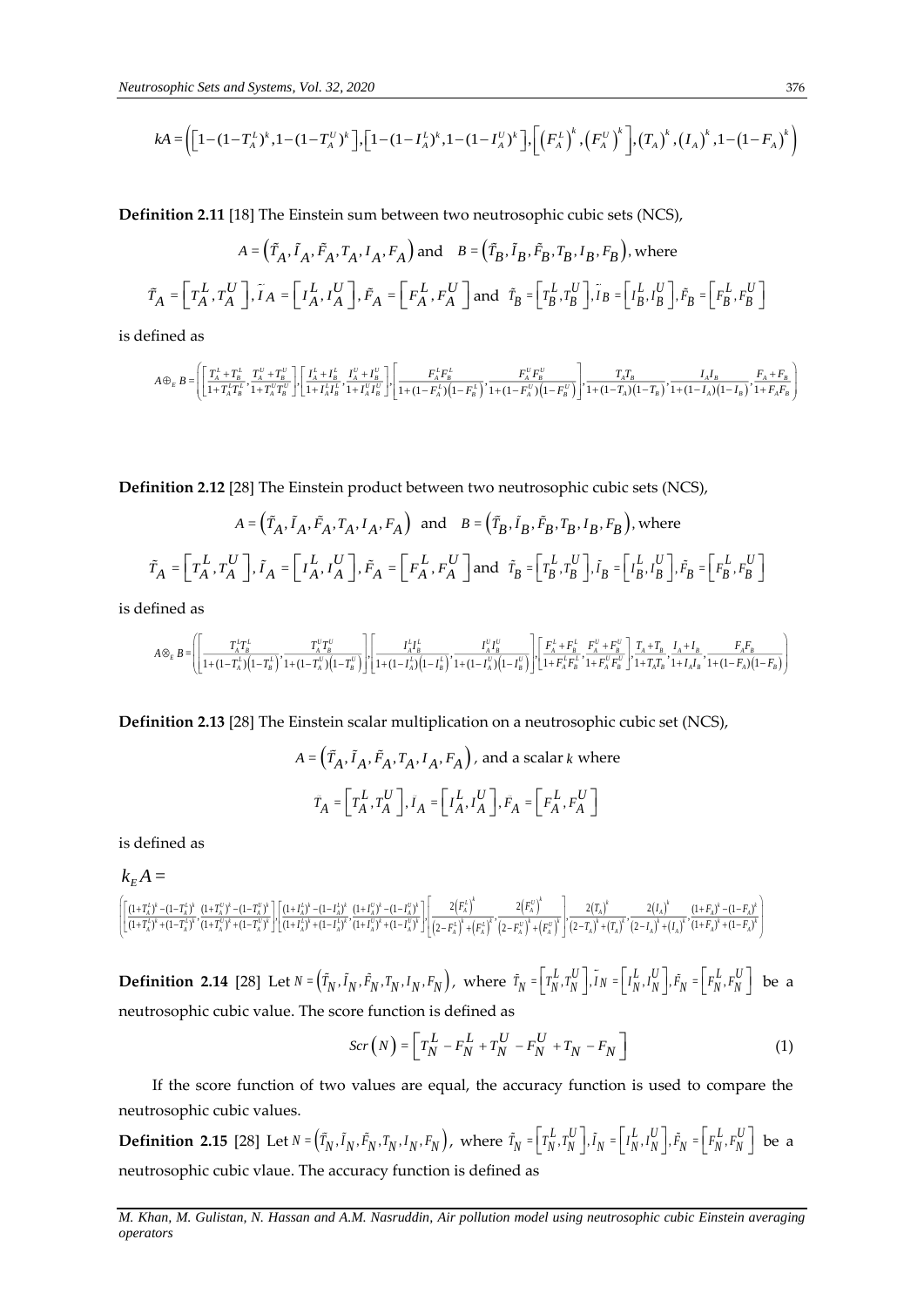$$
Acu(u) = \frac{1}{9} \left\{ T_N^L + I_N^L + F_N^L + T_N^U + I_N^U + F_N^U + T_N + I_N + F_N \right\}
$$
 (2)

The following definition describes the comparison relation between two neutrosophic cubic values.

**Definition 2.16** [28] Let  $N_1$ ,  $N_2$  be two neutrosophic cubic values, with score functions  $\mathit{Scr}\big(N_1\big)$  ,  $\mathit{Scr}\big(N_2\big)$  and accuracy functions  $\mathit{Acu}\big(N_1\big)$  ,  $\mathit{Acu}\big(N_2\big)$  . Then

1). 
$$
Scr(N_1) > Scr(N_2) \Rightarrow N_1 > N_2
$$

2). If  $Scr(N_1)$  =  $Scr(N_2)$ , then

(i). 
$$
Acu(N_1) > Acu(N_2) \Rightarrow N_1 > N_2
$$
, (ii).  $Acu(N_1) = Acu(N_2) \Rightarrow N_1 = N_2$ 

#### **3. Model Formulation of Air Pollution**

Anator  $-\frac{1}{3}\left[\frac{1}{2}f_{N}^{+} + i\frac{1}{N} + f_{N}^{+} + i\frac{1}{N} + f_{N}^{+} + i\frac{1}{N} + f_{N}^{+} + i\frac{1}{N} + i\frac{1}{N} + f_{N}^{+} + j\frac{1}{N} + i\frac{1}{N} + i\frac{1}{N} + i\frac{1}{N} + i\frac{1}{N} + i\frac{1}{N} + i\frac{1}{N} + i\frac{1}{N} + i\frac{1}{N} + i\frac{1}{N} + i\frac{1}{N} + i\frac{1}{N} + i\frac{1$ Air pollution is a great threat to the environment. It causes different diseases to the human being. Inhaling polluted air may cause different types of disease like lung cancer and other respiratory diseases. According to WHO, air pollution causes 7 million premature deaths globally in 2016. Ambient air pollution alone caused 4.2 million deaths, while the atmospheric contamination of households from the kitchen with fuels and contaminating technologies led to an estimated 3.8 million deaths in the same year. More than 90% of deaths related to air pollution occur in middleand low-income countries, mainly in Africa and Asia. In the last few years Pakistan witnessed a significant increase in cancer, asthma and chronic lung diseases. The particulate matter (PM) cause such type of diseases. The PM size is categorized as PM25, PM10 and PM2.5. The recommendation of the WHO for air quality call the countries to reduce their annual air pollution to the annual mean value of 20ug/m<sup>3</sup> for PM10. In this model, the data for PM10 was considered*.*

The collection of data is a hard task to do since most of the time we are unable to collect the correct and appropriate data. The problems may arise due to unskilled data collectors, inappropriate methods of collecting data and others. These obstacles can be minimized by using neutrosophic cubic sets which provide a vast variety to choose and decide. In this paper, a problem regarding PM10 in Peshawar, Pakistan is considered and their values aggregated using a neutrosophic cubic environment. Data is taken from [36] and converted to neutrosophic cubic form. To consider overall values, data aggregation operators are being proposed so that its value can be compared with WHO standards. According to WHO recommendation, the neutrosophic cubic value for PM10 is calculated as

$$
N_{\text{WHO}} = ( [0.15, 0.30], [0.10, 0.30], [0.70, 0.85], 0.20, 0.40, 0.75) \tag{3}
$$

The neutrosophic cubic data for 1<sup>st</sup>, 5<sup>th</sup>, 10<sup>th</sup>, 15<sup>th</sup> and 20<sup>th</sup> April 2014 are respectively shown as follows.

$$
N_A = ( [0.82, 0.92], [0.39, 0.66], [0.18, 0.38], 0.88, 0.7, 0.42), N_B = ( [0.59, 0.78], [0.68, 0.73], [0.22, 0.41], 0.68, 0.78, 0.32),
$$
  

$$
N_C = ( [0.86, 0.96], [0.8, 0.85], [0.24, 0.36], 0.17, 0.8, 0.4), N_D = ( [0.8, 0.93], [0.11, 0.41], [0.5, 0.9], 0.9, 0.5, 0.4)
$$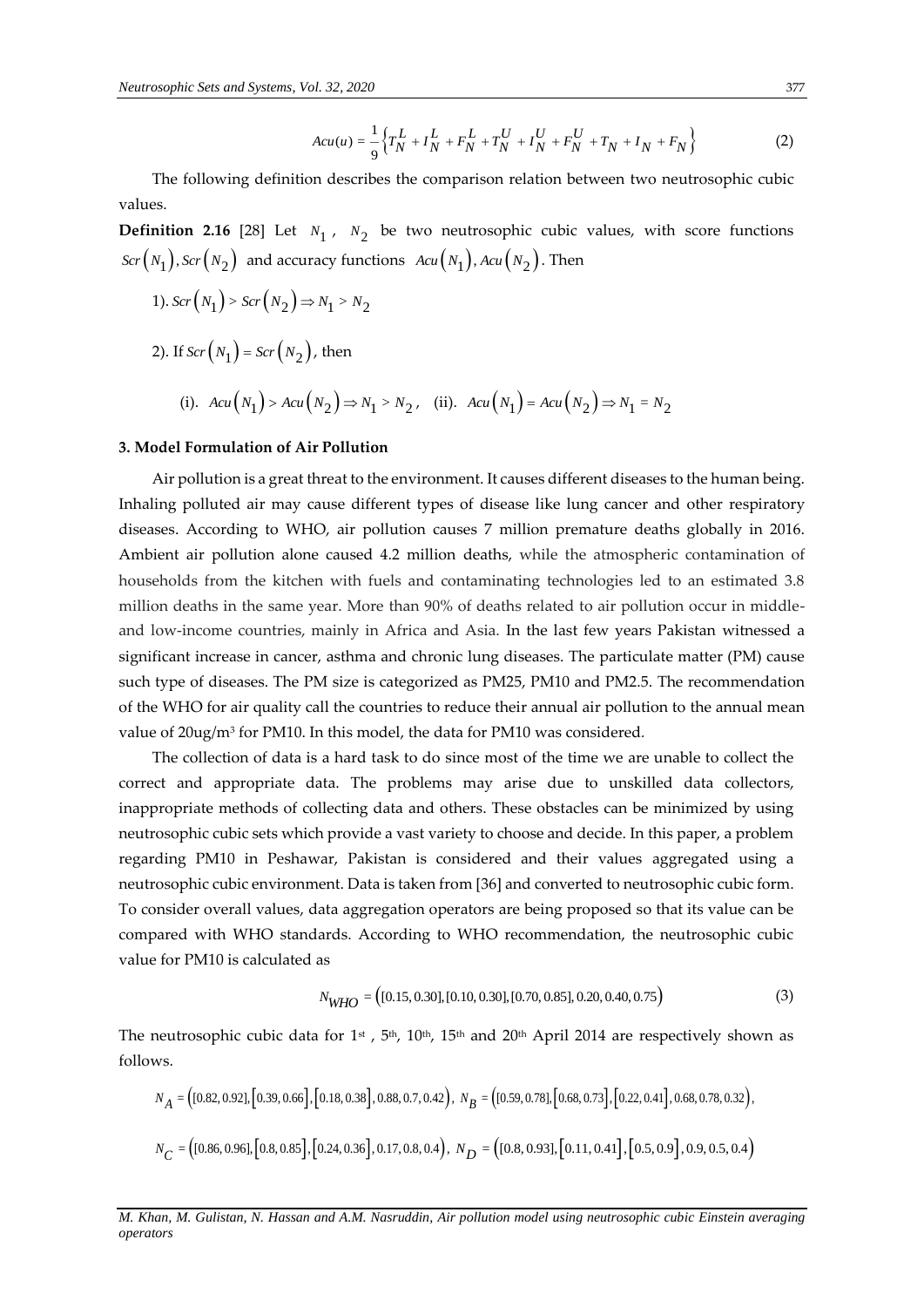and  $N_E = (0.61, 0.79], [0.41, 0.53], [0.39, 0.56], 0.45, 0.30, 0.45)$ .

The accuracy function is used to rank the air pollution in their relevant dates, in which day the air is most polluted by PM10.

$$
Acu(N_A) = 0.5944, Acu(N_B) = 0.5766, Acu(N_C) = 0.6044, Acu(N_D) = 0.6055, \text{ and } Acu(N_E) = 0.4988.
$$

We observe that

$$
\begin{array}{c}\n\begin{array}{c}\n\text{o.8} \\
\text{O.6} \\
\text{M} \\
\text{N} \\
\end{array} \\
\end{array}
$$

$$
Acu(N_D) > Acu(N_C) > Acu(N_A) > Acu(N_B) > Acu(N_E).
$$



The graphical analysis can be seen in Figure 1. To analyze the overall pollution of PM10, the aggregation operators are needed. To fulfill this desire, the notion of neutrosophic cubic aggregation operators and neutrosophic cubic Einstein aggregation operators are proposed.

### **4. Neutrosophic Cubic Weighted Averaging Aggregation Operator**

This section consist of some fundamental definitions of neutrosophic cubic weighted averaging (NCWA), neutrosophic cubic ordered weighted averaging (NCOWA) and neutrosophic cubic Einstein hybrid avregaing (NCEHA) aggregation operator, which are defined as follows.

**Definition 4.1** The neutrosophic cubic weighted averaging is a function, *NCWA* :  $R^n \to R$  defined

by

$$
NCWA_{w}(N_1, N_2, \dots, N_n) = \sum_{k=1}^{n} w_k N_k, \text{ where}
$$
 (4)

 $W = (w_1, w_2, ..., w_n)^T$  of  $N_k (k = 1, 2, 3, ..., n)$ , be the weight such that  $w_k \in [0,1]$  and  $\sum_{k=1}^{n} w_k = 1$ . *n*  $w_k \in [0,1]$  and  $\sum_{k=1}^{n} w_k$ 

Note that in NCWA, the neutrosophic values are weighted first and then aggregated.

 $\bf{Definition 4.2}$  The neutrosophic cubic ordered weighted averaging is a function,  $\; NCOWA$  :  $\mathit{R}^n\rightarrow\mathit{R}$ 

defined by

$$
NCOWA_{w}(N_1, N_2, ..., N_n) = \sum_{k=1}^{n} w_k S_k, \text{ where}
$$
\n(5)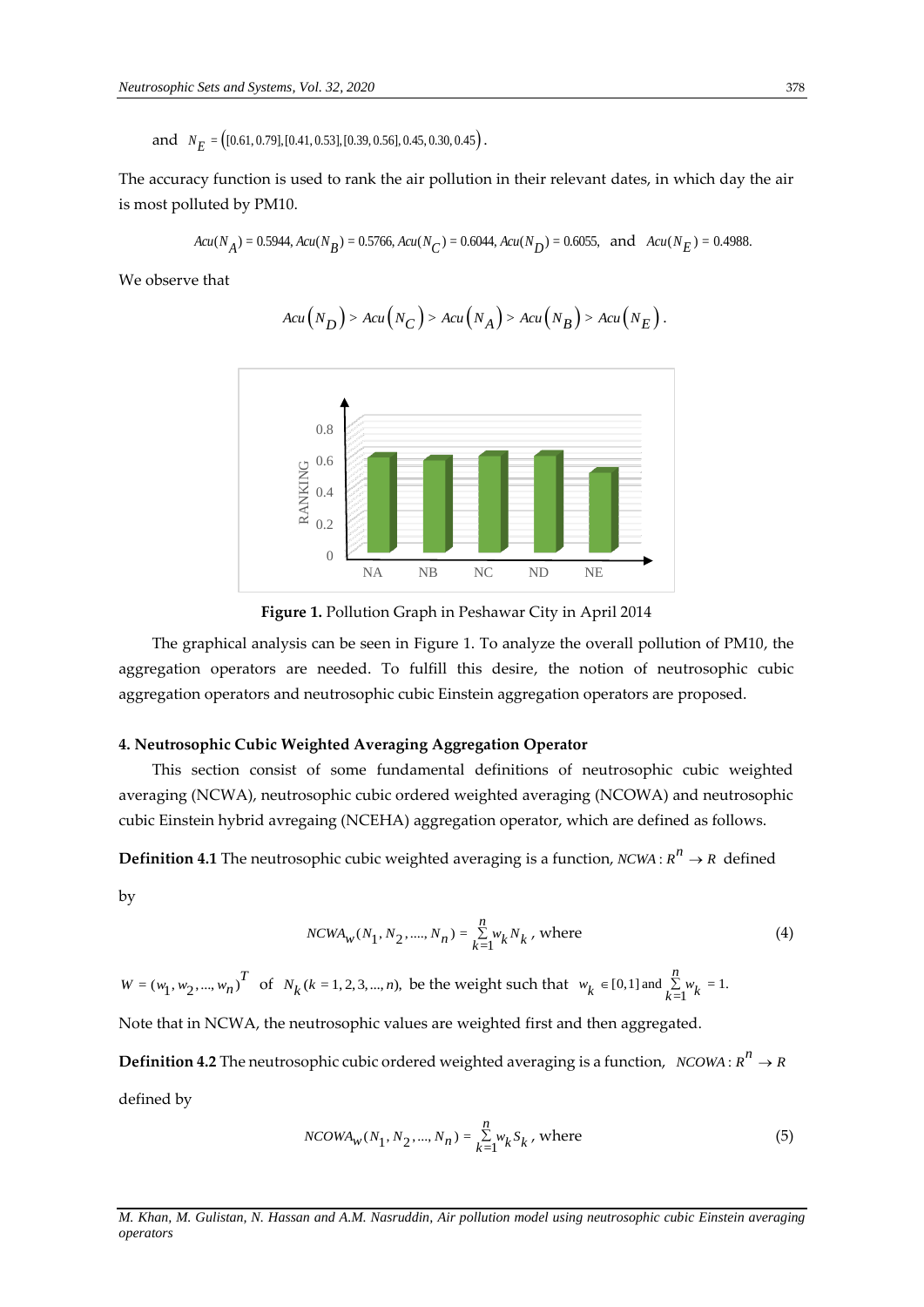Note that in NCOWA, the neutrosophic cubic values are first ordered and then aggregated. The basic concept of NCOWA is to rearrange the neutrosophic cubic values in descending order and then aggregate them.

**Theorem 4.3** Let  $N_k = \left(\tilde{T}_{N_k}, \tilde{T}_{N_k}, \tilde{F}_{N_k}, T_{N_k}, I_{N_k}, F_{N_k}\right)$ , where  $\tilde{T}_{N_k} = \left[T_{N_k}^L, T_{N_k}^U\right], \tilde{T}_{N_k} = \left[T_{N_k}^L, I_{N_k}^U\right], \tilde{F}_{N_k} = \left[F_{N_k}^L, F_{N_k}^U\right]$  $(k = 1, 2, \dots, n)$  be a collection of neutrosophic cubic values, then the neutrosophic cubic weighted average operator (NCWA) operator of  $N_k$  is also a neutrosophic cubic value and Let  $N_k = \begin{bmatrix} 1 & N_k & N_k & N_k & N_k & N_k & N_k & N_k \end{bmatrix}$ , where  $N_k = \begin{bmatrix} 1 & N_k & N_k & N_k & N_k & N_k \end{bmatrix}$ ,  $N_k = \begin{bmatrix} 1 & N_k & N_k & N_k & N_k & N_k \end{bmatrix}$ <br>
be a collection of neutrosophic cubic values, then the neutrosophic cubic weighted<br>
ator (NCWA) o

1, 2, ..., n) be a collection of neutrosophic cubic values, then the neutrosophic cubic weighted  
age operator (NCWA) operator of 
$$
N_k
$$
 is also a neutrosophic cubic value and  

$$
NCWA(N_k) = \left( \left[ 1 - \prod_{k=1}^n (1 - T_{N_k}^L)^{w_k}, 1 - \prod_{k=1}^n (1 - T_{N_k}^U)^{w_k} \right], \left[ 1 - \prod_{k=1}^n (1 - I_{N_k}^L)^{w_k}, 1 - \prod_{k=1}^n (1 - I_{N_k}^U)^{w_k} \right], \left[ \prod_{k=1}^n (F_{N_k}^L)^{w_k}, \prod_{k=1}^n (F_{N_k}^U)^{w_k} \right], \prod_{k=1}^n (T_{N_k})^{w_k}, \prod_{k=1}^n (I_{N_k})^{w_k}, 1 - \prod_{k=1}^n (1 - (F_{N_k}))^{w_k} \right)
$$

where  $W = (w_1, w_2, ..., w_n)^T$  of  $N_k$  ( $k = 1, 2, 3, ..., n$ ), be the weight such that  $w_k \in [0, 1]$  and =1  $\sum_{i=1}^{n} w_i = 1.$  $\sum_{k=1}$ <sup>*w*</sup><sub>*k*</sub>

*Proof:* By mathematical induction for *<sup>n</sup>* <sup>=</sup> 2,

$$
w_iN_1\oplus w_2N_2 = \left(\left[1-\prod_{k=1}^2(1-T_{N_k}^L)^{w_k},1-\prod_{k=1}^2(1-T_{N_k}^U)^{w_k}\right]\right)\left[1-\prod_{k=1}^2(1-I_{N_k}^L)^{w_k},1-\prod_{k=1}^2(1-I_{N_k}^U)^{w_k}\right]\cdot\\ \left[\prod_{k=1}^2\left(F_{N_k}^L\right)^{w_k},\prod_{k=1}^2\left(F_{N_k}^U\right)^{w_k}\right]\cdot\\ \prod_{k=1}^2\left(T_{N_k}\right)^{w_k},\prod_{k=1}^2\left(I_{N_k}\right)^{w_k},1-\prod_{k=1}^2\left(1-\left(F_{N_k}\right)^{w_k}\right)\cdot\\ \left[\prod_{k=1}^2\left(T_{N_k}^L\right)^{w_k},\prod_{k=1}^2\left(T_{N_k}\right)^{w_k},1-\prod_{k=1}^2\left(1-\left(F_{N_k}\right)^{w_k}\right)\right]\cdot\\ \left[\prod_{k=1}^2\left(T_{N_k}^L\right)^{w_k},\prod_{k=1}^2\left(T_{N_k}\right)^{w_k},1-\prod_{k=1}^2\left(1-\left(F_{N_k}\right)^{w_k}\right)\right]\cdot\\ \left[\prod_{k=1}^2\left(T_{N_k}^L\right)^{w_k},\prod_{k=1}^2\left(T_{N_k}\right)^{w_k},1-\prod_{k=1}^2\left(1-\left(F_{N_k}\right)^{w_k}\right)\right]\cdot\\ \left[\prod_{k=1}^2\left(T_{N_k}^L\right)^{w_k},\prod_{k=1}^2\left(T_{N_k}\right)^{w_k},1-\prod_{k=1}^2\left(1-\left(F_{N_k}\right)^{w_k}\right)\right]\cdot\\ \left[\prod_{k=1}^2\left(T_{N_k}^L\right)^{w_k},\prod_{k=1}^2\left(T_{N_k}\right)^{w_k},1-\prod_{k=1}^2\left(T_{N_k}\right)^{w_k}\right]\cdot\\ \left[\prod_{k=1}^2\left(T_{N_k}^L\right)^{w_k},\prod_{k=1}^2\left(T_{N_k}\right)^{w_k},1-\prod_{k=1}^2\left(T_{N_k}\right)^{w_k}\right]\cdot\\ \left[\prod_{k=1}^2\left(T_{N_k}^L\right
$$

Assume that, the result holds for  $n = m$ . That is

$$
w_1N_1 \oplus w_2N_2 = \left( \left[ 1 - \prod_{k=1}^2 (1 - T_{N_k}^L)^{w_k}, 1 - \prod_{k=1}^2 (1 - T_{N_k}^U)^{w_k} \right] \right) \left[ 1 - \prod_{k=1}^2 (1 - T_{N_k}^L)^{w_k}, 1 - \prod_{k=1}^2 (1 - T_{N_k}^U)^{w_k} \right] \cdot \left[ \prod_{k=1}^2 (1 - T_{N_k}^U)^{w_k} \right] \cdot \left[ \prod_{k=1}^2 (F_{N_k}^L)^{w_k}, \prod_{k=1}^2 (F_{N_k}^U)^{w_k} \right] \cdot \prod_{k=1}^2 (T_{N_k}^U)^{w_k}, 1 - \prod_{k=1}^2 (1 - (F_{N_k}^U)^{w_k}) \right]
$$
\nand that, the result holds for  $n = m$ . That is

\n
$$
\sum_{k=1}^m w_k N_k = \left( \left[ 1 - \prod_{k=1}^m (1 - T_{N_k}^L)^{w_k}, 1 - \prod_{k=1}^m (1 - T_{N_k}^U)^{w_k} \right] \cdot \left[ 1 - \prod_{k=1}^m (1 - T_{N_k}^L)^{w_k}, 1 - \prod_{k=1}^m (1 - T_{N_k}^U)^{w_k}, 1 - \prod_{k=1}^m (1 - T_{N_k}^U)^{w_k} \right] \cdot \left[ \prod_{k=1}^m (F_{N_k}^L)^{w_k}, \prod_{k=1}^m (F_{N_k}^U)^{w_k} \right] \cdot \prod_{k=1}^m (T_{N_k}^U)^{w_k}, 1 - \prod_{k=1}^m (1 - (F_{N_k}^U)^{w_k} \right]
$$

Consider  $n = m+1$ , the following result will be proven.

$$
\sum_{k=1}^{m}w_{k}N_{k}\oplus w_{k+l}N_{k+l}=\begin{cases}\left[\left[1-\prod_{k=1}^{m+1}(1-T_{N_{k}}^{L})^{v_{k}},1-\prod_{k=1}^{m}(1-T_{N_{k}}^{U})^{v_{k}}\right]\right]\cdot\left[1-\prod_{k=1}^{m+1}(1-I_{N_{k}}^{L})^{v_{k}},1-\prod_{k=1}^{m+1}(1-I_{N_{k}}^{U})^{v_{k}}\right]\cdot\left[\prod_{k=1}^{m+1}\left(F_{N_{k}}^{L}\right)^{v_{k}},\prod_{k=1}^{m}\left(F_{N_{k}}^{U}\right)^{v_{k}}\right]\cdot\prod_{k=1}^{m}\left(F_{N_{k}}^{U}\right)^{v_{k}},\prod_{k=1}^{m}\left(F_{N_{k}}^{U}\right)^{v_{k}},1-\prod_{k=1}^{m}\left(1-\left(F_{N_{k}}\right)^{V_{k}}\right)\cdot\left[\prod_{k=1}^{m}\left(F_{N_{k}}^{U}\right)^{v_{k}},\prod_{k=1}^{m}\left(F_{N_{k}}^{U}\right)^{v_{k}},\prod_{k=1}^{m}\left(F_{N_{k}}^{U}\right)^{v_{k}},1-\prod_{k=1}^{m}\left(1-\left(F_{N_{k}}\right)^{V_{k}}\right)\right]\right]\\\times\left[\left[1-(1-T_{N_{k+1}}^{U})^{v_{k+1}},1-(1-T_{N_{k+1}}^{U})^{v_{k+1}}\right]\cdot\left[1-(1-I_{N_{k+1}}^{U})^{v_{k+1}},1-(1-I_{N_{k+1}}^{U})^{v_{k+1}}\right]\cdot\left[\left(F_{N_{k+1}}^{U}\right)^{v_{k+1}},\left(F_{N_{k+1}}^{U}\right)^{v_{k+1}}\right]\cdot\left[(T_{N_{k+1}})^{v_{k+1}},1-(1-\left(F_{N_{k+1}}\right)^{v_{k+1}}\right]\right]\right]\\\times\left[\left[1-\prod_{k=1}^{m+1}\left(1-T_{N_{k}}^{U}\right)^{w_{k}},1-\prod_{k=1}^{m+1}\left(1-I_{N_{k}}^{U}\right)^{w_{k}},1-\prod_{k=1}^{m+1}\left(1-I_{N_{k}}^{U}\right)^{w_{k}}\right]\cdot\left[\prod_{k=1}^{m+1}\left(F_{N_{k
$$

Hence proved.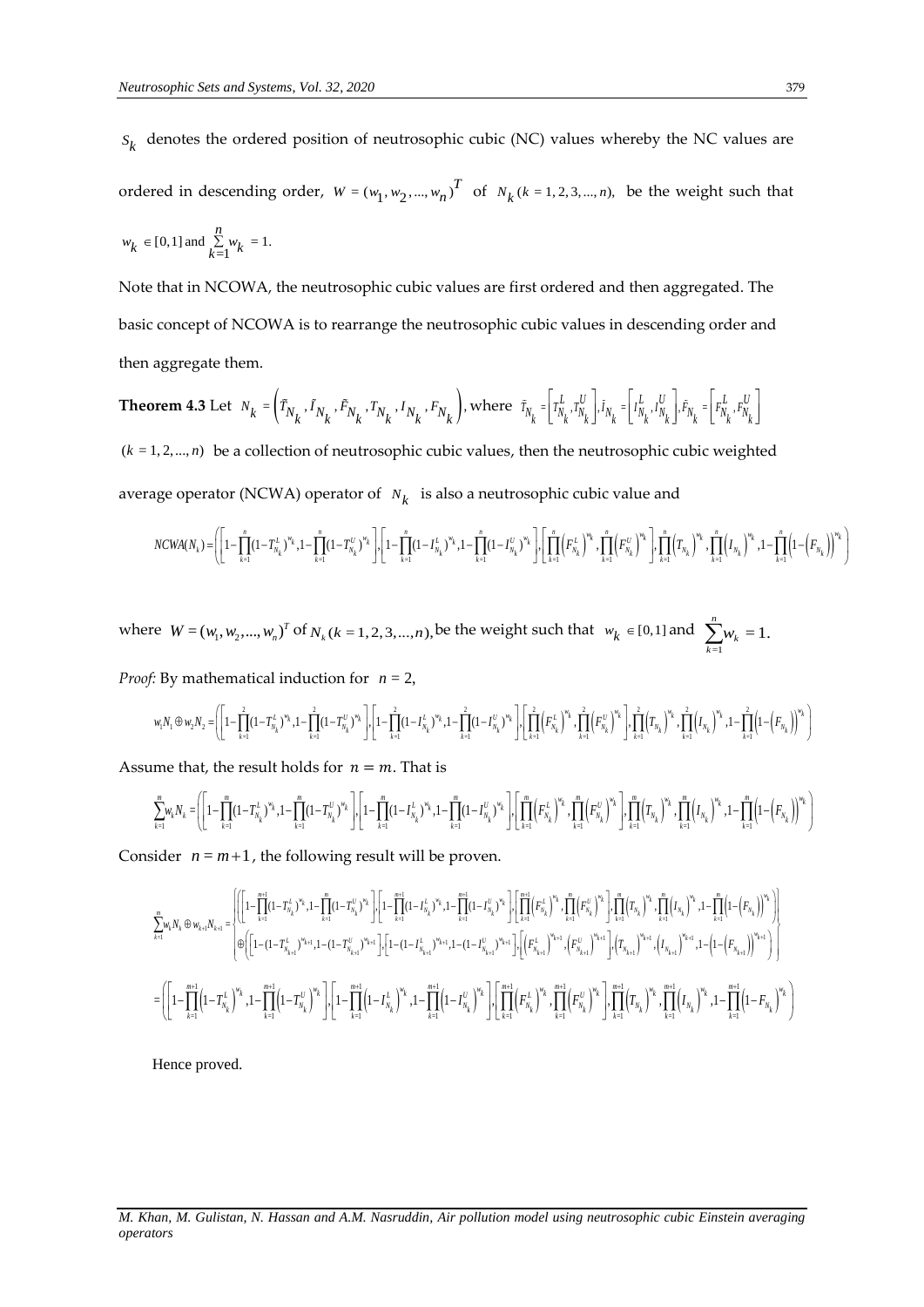**Example 4.4** The NCWA operator is applied on the data as stated in section 3 with corresponding weight*, w* = (0.21, 0.14, 0.25, 0.29, 0.11) $^T$  . This weight calculated by Xu and Yager [27] is an essential part of aggregation operators and will be used throughout this paper.

The value of *NCWA* =  $($ [0.7871,0.9171],[0.5311,0.7292],[0.2912,0.5075],0.5216,0.6071,0.3995).

**Theorem 4.5** Let 
$$
N_k = (\tilde{T}_{N_k}, \tilde{I}_{N_k}, \tilde{F}_{N_k}, T_{N_k}, I_{N_k}, F_{N_k})
$$
, where  $\tilde{T}_{N_k} = (\tilde{T}_{N_k}^L, T_{N_k}^U), \tilde{I}_{N_k} = (\tilde{T}_{N_k}^L, I_{N_k}^U), \tilde{F}_{N_k} = (\tilde{F}_{N_k}^L, F_{N_k}^U)$ .

 $(k = 1, 2, \ldots, n)$  be collection of neutrosophic cubic values with weight  $W = (w_1, w_2, \ldots, w_n)^T$  of

- $N_k$  ( $k = 1, 2, 3, ..., n$ ), such that  $w_k \in [0, 1]$  and  $\sum_{k=1}^{n} w_k = 1$ .  $w_k \in [0,1]$  and  $\sum_{k=1}^{n} w_k = 1$ . The following properties are true.
	- 1. Idempotence: If for all  $\;N_k=\left(\tilde{T}_{N_k}, \tilde{I}_{N_k}, \tilde{F}_{N_k}, T_{N_k}, I_{N_k}, F_{N_k}\right)\!,$  where  $\; \tilde{T}_{N_k}\!=\!\!\left[T^L_{N_k}, T^U_{N_k}\right]\!,$   $\tilde{I}_{N_k}\!=\!\!\left[T^L_{N_k}, I^U_{N_k}\right]\!,$   $\tilde{F}_{N_k}\!=\!\left[F^L_{N_k}, F^U_{N_k}\right]\!,$  $\tilde{T}_{N_k}=\!\!\left[T^L_{N_k},T^U_{N_k}\right]\!\!,\!\widetilde{I}_{N_k}=\!\left[I^L_{N_k},I^U_{N_k}\right]\!\!,\tilde{F}_{N_k}\!=\!\left[F^L_{N_k},F^U_{N_k}\right]$  $(k = 1, 2, ..., n)$  are equal, i.e.  $N_k = N$  for all  $k$ , then NCWA  $_w(N_1, N_2, ..., N_n) = N$
	- 2. Monotonicity: Let  $B_k = (r_{B_k}, r_{B_k}, r_{B_k}, r_{B_k}, r_{B_k}, r_{B_k})$ , where  $\tilde{T}_{B_i} = [T_{B_i}^L, T_{B_i}^U], \tilde{I}_{B_k} = [I_{B_i}^L, I_{B_i}^U], \tilde{F}_{B_i} = [F_{B_i}^L, F_{B_i}^U]$ be the collection of neutrosophic cubic values. If  $S_B(u) \ge S_N(u)$  and  $B_k(u) \ge N_k(u)$ , where  $u \in$ 
		- $U$ , then

$$
\text{NCWA}_{w}(N_1,N_2,...,N_n) \leq \text{NCWA}_{w}(B_1,B_2,...,B_n)
$$

3. Boundary:  $N^{-} \le N C W A_{w} \{ (N_1), (N_2), ..., (N_n) \} \le N^{+}$ , where

$$
N^{-} = \left\{ \min_{k} T_{N_k}^L, \min_{k} I_{N_k}^L, 1 - \max_{k} F_{N_k}^L, \min_{k} T_{N_k}, \min_{k} I_{N_k}, 1 - \max_{k} F_{N_k}^L, \min_{k} T_{N_k}, \min_{k} I_{N_k}, 1 - \max_{k} F_{N_k} \right\}
$$

$$
N^{+} = \left\{ \max_{k} T_{N_k}^L, \max_{k} I_{N_k}^L, 1 - \min_{k} F_{N_k}^L, \max_{k} T_{N_k}, \max_{k} I_{N_k}, 1 - \min_{k} F_{N_k}^L, \max_{k} T_{N_k}, \max_{k} I_{N_k}, 1 - \min_{k} F_{N_k} \right\}
$$

*Proof.*

1. Idempotence: Since  $N_k = N$  so

1. Idempotence: Since 
$$
N_k = N
$$
 so  
\n
$$
NCWA(N_k) = NCWA(N)
$$
\n
$$
\left( \left[ 1 - \prod_{k=1}^{n} (1 - T_k^{U})^{w_k} \right], \left[ 1 - \prod_{k=1}^{n} (1 - T_N^{U})^{w_k} \right], \left[ 1 - \prod_{k=1}^{n} (1 - T_N^{U})^{w_k} \right], \left[ \prod_{k=1}^{n} (F_N^{U})^{w_k} \right], \prod_{k=1}^{n} (F_N^{U})^{w_k} \right], \prod_{k=1}^{n} (T_N)^{w_k}, \prod_{k=1}^{n} (I_N)^{w_k}, 1 - \prod_{k=1}^{n} (1 - (F_N))^{w_k} \right)
$$

- $=\left(\tilde{T}_N, \tilde{I}_N, \tilde{F}_N, T_N, I_N, F_N\right)$
- 2. Monotonicity: Since neutrosophic cubic ordered weighted average operator (NCOWA) is strictly monotone function, hence the proof is trivial.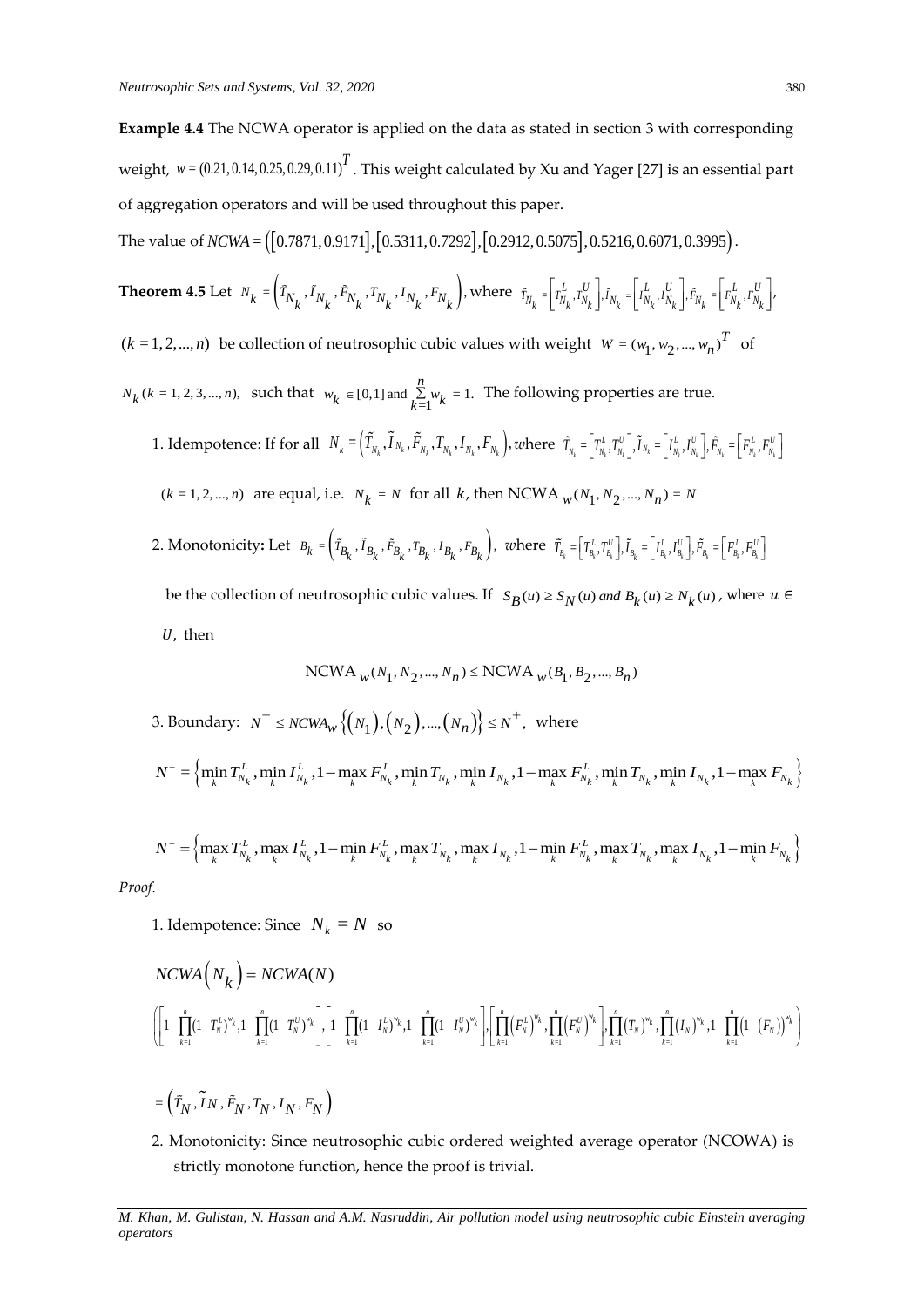3. Boundary: Let  $u = \min N^-$  and  $y = \max N^+$ , then by the idempotent law we have

$$
u \le NCOMA(N_k) \le y \Rightarrow N^- \le NCOMA(N_k) \le N^+
$$

**Theorem 4.6** Let  $N_k = (\tilde{T}_{N_k}, \tilde{I}_{N_k}, \tilde{F}_{N_k}, T_{N_k}, I_{N_k}, F_{N_k})$ , where  $\tilde{T}_{N_k} = [T_{N_k}^L, T_{N_k}^U]$ ,  $\tilde{I}_{N_k} = [I_{N_k}^L, I_{N_k}^U]$ ,  $\tilde{F}_{N_k} = [F_{N_k}^L, F_{N_k}^U]$ ,

 $(k = 1, 2, \ldots, n)$  be the collection of neutrosophic cubic values and  $W = (w_1, w_2, \ldots, w_n)^T$  is weight of

the NCOWA with =1 [0,1] and  $\sum_{k=1}^{n} w_k = 1$ .  $k \in \{0, 1\}$  and  $\sum_{k} k_{k}$  $w_k \in [0,1]$  and  $\sum_{k=1}^N w_k = 1$ . The following properties will hold, where  $N_k$  is

the largest *kth* of  $(N_1, N_2, ..., N_n)$ .

- 1. If  $W = (1, 0, ..., 0)^T$ , then NCOWA  $(N_1, N_2, ..., N_n) = \max N_k$
- 2. If  $W = (0, 0, ..., 1)^T$ , then NCOWA  $(N_1, N_2, ..., N_n) = \min N_k$
- 3. If  $w_k = 1, w_l = 0$ , and  $k \neq l$ , then NCOWA  $(N_1, N_2, ..., N_n) = N_k$ .

*Proof:* Since in NCOWA, the neutrosophic values are ordered in descending order, hence NCWA operator aggregates the weighted values. On the other hand NCOWA weights only the ordering positions.

The idea of neutrosophic cubic hybrid aggregation operators (NCHA) is developed to not only weigh the values but also weigh their ordering position as well.

**Definition 4.7**  $NCHA$  :  $\Omega^n \to \Omega$  is a mapping of n-dimension, which has associated weight

$$
W = (w_1, w_2, ..., w_n)^T, \text{ where } w_k \in [0, 1] \text{ and } \sum_{k=1}^{n} w_k = 1, \text{ such that}
$$
  

$$
NCHA_w(N_1, N_2, ..., N_n) = w_1 N^{\overline{\omega}}_{\sigma(1)} \oplus w_2 N^{\overline{\omega}}_{\sigma(2)} \oplus ... \oplus w_n N^{\overline{\omega}}_{\sigma(n)} \text{ where}
$$

 $N_k^{\Box}$  is the largest *kth* of the weighted neutrosophic cubic values  $N_k^{\overline{\omega}}$ . The  $N_k^{\overline{\omega}}$  can be calculated by the following formula  $N_k^{\varpi} = n w_k N_k$ ,  $k = 1, 2, 3, ..., n$ ,  $W = (w_1, w_2, ..., w_n)^T$ ,  $w_k \in [0, 1]$  and  $\sum_{k=1}^{n} w_k = 1$ *n*  $\sum_{k=1}^{N} w_k$ , where  $n$  is the balancing coefficient.

**Theorem 4.8** Let  $N_{\sigma\ (k)}^{\omega}$  =  $\left(\vec{T}_{N_{k}}, I_{N_{k}}, \vec{F}_{N_{k}}, T_{N_{k}}, I_{N_{k}}, F\right)$  $\frac{\varpi}{\varpi}(k) = \left(\tilde{T}_{N_k}, \tilde{I}_{N_k}, \tilde{F}_{N_k}, T_{N_k}, I_{N_k}, F_{N_k}\right),$  $\int_{\sigma(k)}^{\omega} e(k) = \left[ T_{N_k}, I_{N_k}, F_{N_k}, T_{N_k}, I_{N_k}, F_{N_k} \right]$ , where  $T_{N_k} = \left[ T_{N_k}^{\iota}, T_{N_k}^{\iota} \right], I_{N_k} = \left[ I_{N_k}^{\iota}, I_{N_k}^{\iota} \right], F_{N_k} = \left[ F_{N_k}^{\iota}, F_{N_k}^{\iota} \right]$  $\widetilde{T}_{N_k} = \Bigr[\overline{T_{N_k}^L}, \overline{T_{N_k}^U}\Bigr], \widetilde{I}_{N_k} = \Bigr[\overline{I_{N_k}^L}, \overline{I_{N_k}^U}\Bigr], \widetilde{F}_{N_k} = \Bigr[\overline{F_{N_k}^L}, \overline{F_{N_k}^U}\Bigr]$ 

 $(k = 1, 2, n)$ . be a collection of neutrosophic cubic values. Then the aggregated value by NCHA is also a neutrosophic cubic value and

*M. Khan, M. Gulistan, N. Hassan and A.M. Nasruddin, Air pollution model using neutrosophic cubic Einstein averaging operators*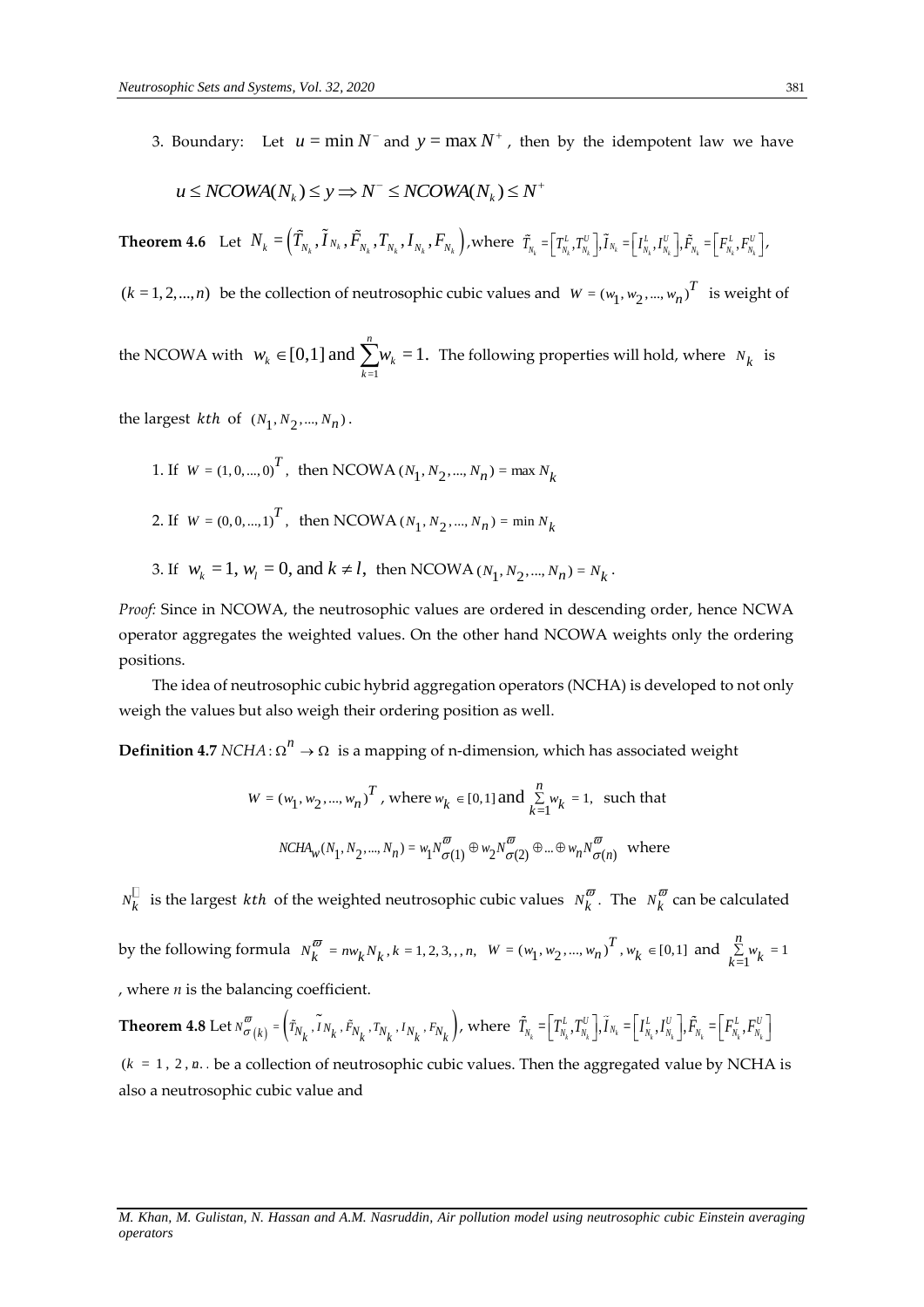$$
\begin{split} &NCHA_{W}(N_{k})\\ =&\left(\left[1-\prod_{k=1}^{n}\left(1-\left(T_{\sigma(k)}^{\sigma^{L}}\right)_{r}\right)^{w_{k}},1-\prod_{k=1}^{n}\left(1-\left(T_{\sigma(k)}^{\sigma^{U}}\right)_{r}\right)^{w_{k}}\right]\cdot\left[1-\prod_{k=1}^{n}\left(1-\left(T_{\sigma(k)}^{\sigma^{L}}\right)_{l}\right)^{w_{k}},1-\prod_{k=1}^{n}\left(1-\left(T_{\sigma(k)}^{\sigma^{U}}\right)_{l}\right)^{w_{k}}\right]\cdot\left[\prod_{k=1}^{n}\left(\left[F_{\sigma(k)}^{\sigma^{L}}\right)_{r}^{w_{k}},\prod_{k=1}^{n}\left(F_{\sigma(k)}^{\sigma^{U}}\right)_{k}^{w_{k}}\right]\cdot\prod_{k=1}^{n}\left(T_{\sigma(k)}^{\sigma^{L}}\right)^{w_{k}},1-\prod_{k=1}^{n}\left(1-\left(F_{\sigma(k)}^{\sigma^{L}}\right)_{l}\right)^{w_{k}}\right]\cdot\\ &\text{where the weight}\ \ W=(w_{1},w_{2},...,w_{n})^{T}\quad\text{is such that}\ w_{k}\in[0,1]\ \text{and}\ \sum_{k=1}^{n}w_{k}=1. \end{split}
$$

*Proof:* The proof is directly concluded by Theorem 4.3.

**Theorem 4.9** The NCWA operator is a special case of NCHA operator when all the components of

*w* are equal, i.e.  $w_1 = w_2 = ... = w_n$ .

*Proof*. Let  $W = \begin{pmatrix} 1 & 1 \\ -1 & -1 \end{pmatrix}$ *n n n*  $\text{Then } \text{NCHA}_{W} w(N_1, N_2, ..., N_n)$  $= w_1 N_{\sigma(1)}^{\omega} \oplus w_2 N_{\sigma(2)}^{\omega} \oplus ... \oplus w_n N_{\sigma(n)}^{\omega}$  $\tilde{\sigma}$ (1)  $\oplus w_2 N \tilde{\sigma}$ (2)  $\oplus ... \oplus w_n N \tilde{\sigma}$  $=\frac{1}{n}(N_{\sigma(1)}^{\overline{\omega}}\oplus N_{\sigma(2)}^{\overline{\omega}}\oplus...\oplus N_{\sigma(n)}^{\overline{\omega}})$  $\overline{\omega}$  .  $\overline{\omega}$  .  $\overline{\omega}$  $\sigma(\pi) \oplus N^{\overline{\omega}}_{\sigma(2)} \oplus ... \oplus N^{\overline{\omega}}_{\sigma(n)}) = \frac{1}{n}(N_1, N_2, ..., N_n)$  $= w_1 N_1, w_2 N_2, ..., w_n N_n = N C W A(N_1, N_2, ..., N_n).$ 

**Theorem 4.10** The NCOWA is a special case of NCHA when all the components of *w* are equal, i.e.

$$
NCHA_{W}(N_{k})
$$
\n
$$
= \left[1-\prod_{i=1}^{n} \left[1-\left(\frac{r_{\infty}^{+}}{r_{\infty}}\right)\right]^{2}\cdot 1-\prod_{i=1}^{n} \left[1-\left(\frac{r_{\infty}^{+}}{r_{\infty}}\right)\right]^{2}\right] \cdot \left[1-\prod_{i=1}^{n} \left[1-\left(\frac{r_{\infty}^{+}}{r_{\infty}}\right)\right]^{2}\right] \cdot 1-\prod_{i=1}^{n} \left[1-\left(\frac{r_{\infty}^{+}}{r_{\infty}}\right)\right]^{2}\cdot \prod_{i=1}^{n} \left[\left(\frac{r_{\infty}^{+}}{r_{\infty}}\right)\right]^{2}\cdot \prod_{i=1}^{n} \left[\left(\frac{r_{\infty}^{+}}{r_{\infty}}\right)\right]^{2}\cdot \prod_{i=1}^{n} \left[\left(\frac{r_{\infty}^{+}}{r_{\infty}}\right)\right]^{2}\cdot \prod_{i=1}^{n} \left[\left(\frac{r_{\infty}^{+}}{r_{\infty}}\right)\right]^{2}\cdot \prod_{i=1}^{n} \left[\left(\frac{r_{\infty}^{+}}{r_{\infty}}\right)\right]^{2}\cdot \prod_{i=1}^{n} \left[\left(\frac{r_{\infty}^{+}}{r_{\infty}}\right)\right]^{2}\cdot \prod_{i=1}^{n} \left[\left(\frac{r_{\infty}^{+}}{r_{\infty}}\right)\right]^{2}\cdot \prod_{i=1}^{n} \left[\left(\frac{r_{\infty}^{+}}{r_{\infty}}\right)\right]^{2}\cdot \prod_{i=1}^{n} \left[\left(\frac{r_{\infty}^{+}}{r_{\infty}}\right)\right]^{2}\cdot \prod_{i=1}^{n} \left[\left(\frac{r_{\infty}^{+}}{r_{\infty}}\right)\right]^{2}\cdot \prod_{i=1}^{n} \left[\left(\frac{r_{\infty}^{+}}{r_{\infty}}\right)\right]^{2}\cdot \prod_{i=1}^{n} \left[\left(\frac{r_{\infty}^{+}}{r_{\infty}}\right)\right]^{2}\cdot \prod_{i=1}^{n} \left[\left(\frac{r_{\infty}^{+}}{r_{\infty}}\right)\right]^{2
$$

**Example 4.11** The NCHA is applied to the data as stated in section 3 with corresponding weight

 $w = (0.21, 0.14, 0.25, 0.29, 0.11)^T$  of Xu and Yager [27].

**Solution** The weighted values are

$$
N_A^{\varpi} = \left( \left[ 0.8384, 0.9294 \right], \left[ 0.4049, 0.6778 \right], \left[ 0.1652, 0.3620 \right], 0.8744, 0.6876, 0.4355 \right)
$$
  

$$
N_B^{\varpi} = \left( \left[ 0.4643, 0.6535 \right], \left[ 0.5496, 0.6001 \right], \left[ 0.3465, 0.5357 \right], 0.7635, 0.8404, 0.3170 \right)
$$

*M. Khan, M. Gulistan, N. Hassan and A.M. Nasruddin, Air pollution model using neutrosophic cubic Einstein averaging*  operators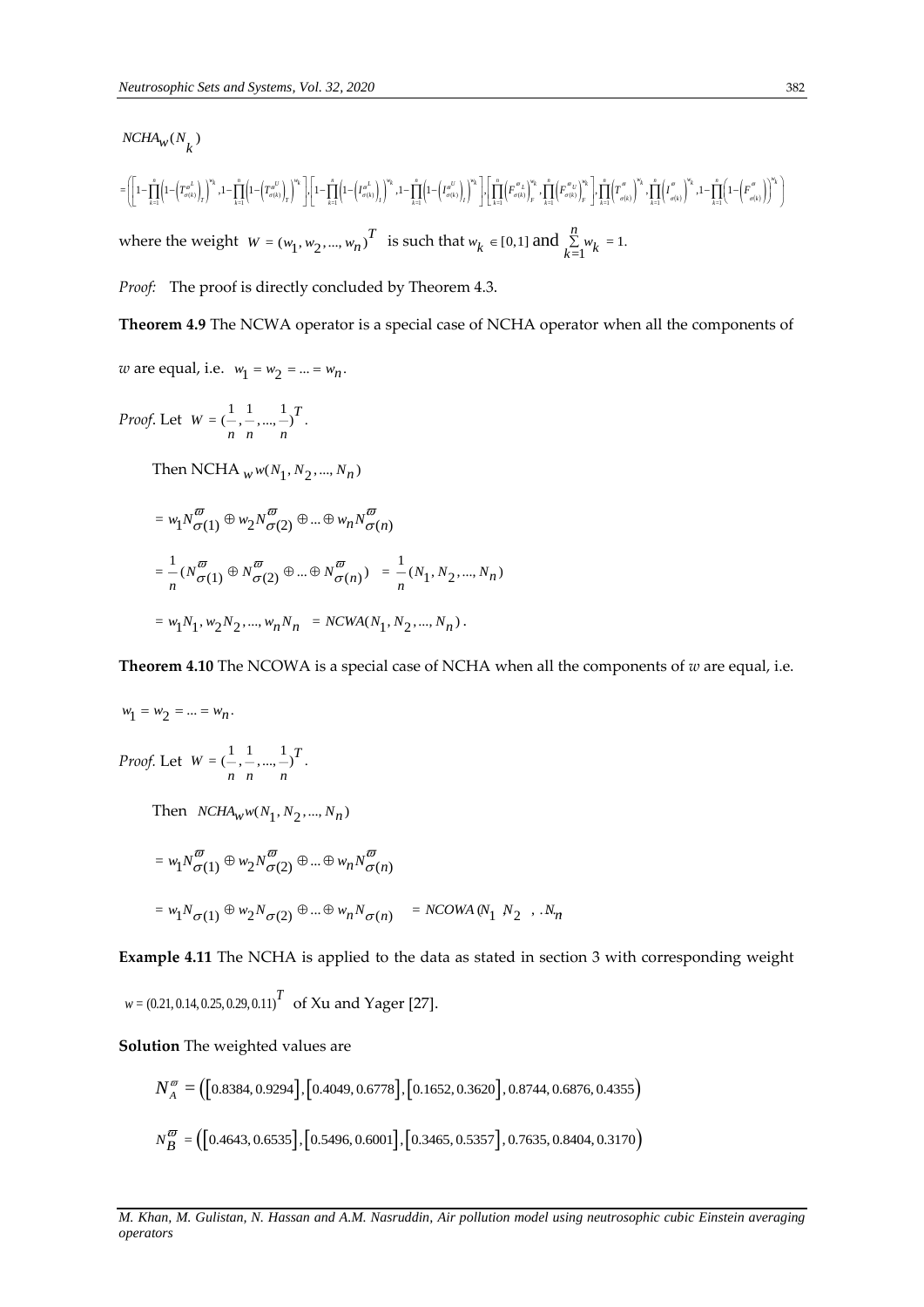$$
N_C^{\sigma} = ([0.9143, 0.9821], [0.8662, 0.9066], [0.1679, 0.2788], 0.1091, 0.7566, 0.4719)
$$
\n
$$
N_D^{\sigma} = ([0.9030, 0.9788], [0.1555, 0.5347], [0.3660, 0.8583], 0.8583, 0.3660, 0.5232)
$$
\n
$$
N_E^{\sigma} = ([0.4042, 0.5761], [0.2519, 0.3398], [0.5958, 0.7269], 0.6446, 0.5157, 0.2802)
$$
\n
$$
S\sigma(N_A) = 1.6759, S\sigma(N_B) = 0.6821, S\sigma r(N_C) = 1.0856, S\sigma r(N_D) = 0.9926, S\sigma r(N_E) = 0.0220.
$$
\nHere,  $S\sigma(N_A) > S\sigma r(N_B) > S\sigma r(N_B) > S\sigma r(N_B)$ .  
\nAccording to their ranking, the values are\n
$$
N_{\sigma(1)}^{\sigma} = ([0.8184, 0.9294], [0.4049, 0.6778], [0.1652, 0.3620], 0.8744, 0.6876, 0.4355)
$$
\n
$$
N_{\sigma(2)}^{\sigma} = ([0.9143, 0.9821], [0.8662, 0.906], [0.1679, 0.2788], 0.1091, 0.7566, 0.4719)
$$
\n
$$
N_{\sigma(3)}^{\sigma} = ([0.443, 0.0531], [0.3556, 0.5347], [0.3600, 0.8583], 0.8813, 0.3660, 0.5232)
$$
\n
$$
N_{\sigma(4)}^{\sigma} = ([0.4643, 0.6535], [0.5496, 0.600], [0.3465, 0.5357], 0.7635, 0.8404, 0.3170
$$

According to their ranking, the values are

$$
N_{\sigma(1)}^{\varpi} = \left( \left[ 0.8384, 0.9294 \right], \left[ 0.4049, 0.6778 \right], \left[ 0.1652, 0.3620 \right], 0.8744, 0.6876, 0.4355 \right)
$$
  
\n
$$
N_{\sigma(2)}^{\varpi} = \left( \left[ 0.9143, 0.9821 \right], \left[ 0.8662, 0.9066 \right], \left[ 0.1679, 0.2788 \right], 0.1091, 0.7566, 0.4719 \right)
$$
  
\n
$$
N_{\sigma(3)}^{\varpi} = \left( \left[ 0.9030, 0.9788 \right], \left[ 0.1555, 0.5347 \right], \left[ 0.3660, 0.8583 \right], 0.8583, 0.3660, 0.5232 \right)
$$
  
\n
$$
N_{\sigma(4)}^{\varpi} = \left( \left[ 0.4643, 0.6535 \right], \left[ 0.5496, 0.6001 \right], \left[ 0.3465, 0.5357 \right], 0.7635, 0.8404, 0.3170 \right)
$$
  
\n
$$
N_{\sigma(5)}^{\varpi} = \left( \left[ 0.4042, 0.5761 \right], \left[ 0.2519, 0.3398 \right], \left[ 0.5958, 0.7269 \right], 0.6446, 0.5157, 0.2802 \right)
$$

The new associated weight is derived by the normal distribution method [19]. Here the associated weight  $W = (0.110, 0.237, 0.303, 0.235, 0.115)^T$  is the weighting of the NCHA operator.

$$
\begin{split} &NCHA_{W}(N_{\sigma(1)}^{\varpi},N_{\sigma(2)}^{\varpi},N_{\sigma(3)}^{\varpi},N_{\sigma(4)}^{\varpi},N_{\sigma(5)}^{\varpi}) \\ =&\Bigg(\Bigg[1-\prod_{i=1}^{5}\Big(1-\Big(T_{\sigma(i)}^{L^{L}}\Big)^{w_{i}},1-\prod_{i=1}^{5}\Big(1-\Big(T_{\sigma(i)}^{L^{L}}\Big)^{w_{i}}\Big)\Bigg,\Big[1-\prod_{i=1}^{5}\Big(1-\Big(T_{\sigma(i)}^{L^{L}}\Big)^{w_{i}},1-\prod_{i=1}^{5}\Big(1-\Big(T_{\sigma(i)}^{L^{L}}\Big)^{w_{i}}\Big)\Bigg],\Bigg[\prod_{i=1}^{5}\Big(T_{\sigma(i)}^{L^{L}}\Big)^{w_{i}},\prod_{i=1}^{5}\Big(T_{\sigma(i)}^{L^{L}}\Big)^{w_{i}}\Bigg],\Bigg[\prod_{i=1}^{5}\Big(T_{\sigma(i)}^{L^{L}}\Big)^{w_{i}},\prod_{i=1}^{5}\Big(T_{\sigma(i)}^{L^{L}}\Big)^{w_{i}},\prod_{i=1}^{5}\Big(T_{\sigma(i)}^{L^{L}}\Big)^{w_{i}},1-\prod_{i=1}^{5}\Big(1-\Big(F_{\sigma(i)}^{L^{L}}\Big)^{w_{i}}\Big)\Bigg],\\ &\Bigg[\Big(0.8165,0.9367\Big],\Big[0.5533,0.6932\Big],\Big[0.2911,0.5251\Big],0.4966,0.5893,0.4322\Big) \end{split}
$$

In order to analyze these results with WHO standard, the scores of NCWA and NCHA operators are calculated and indicated as follows.

$$
Ac(N_{NCWA}) = 0.5879
$$
,  $Ac(N_{NCHA}) = 0.5927$  and  $Ac(N_{WHO}) = 0.4166$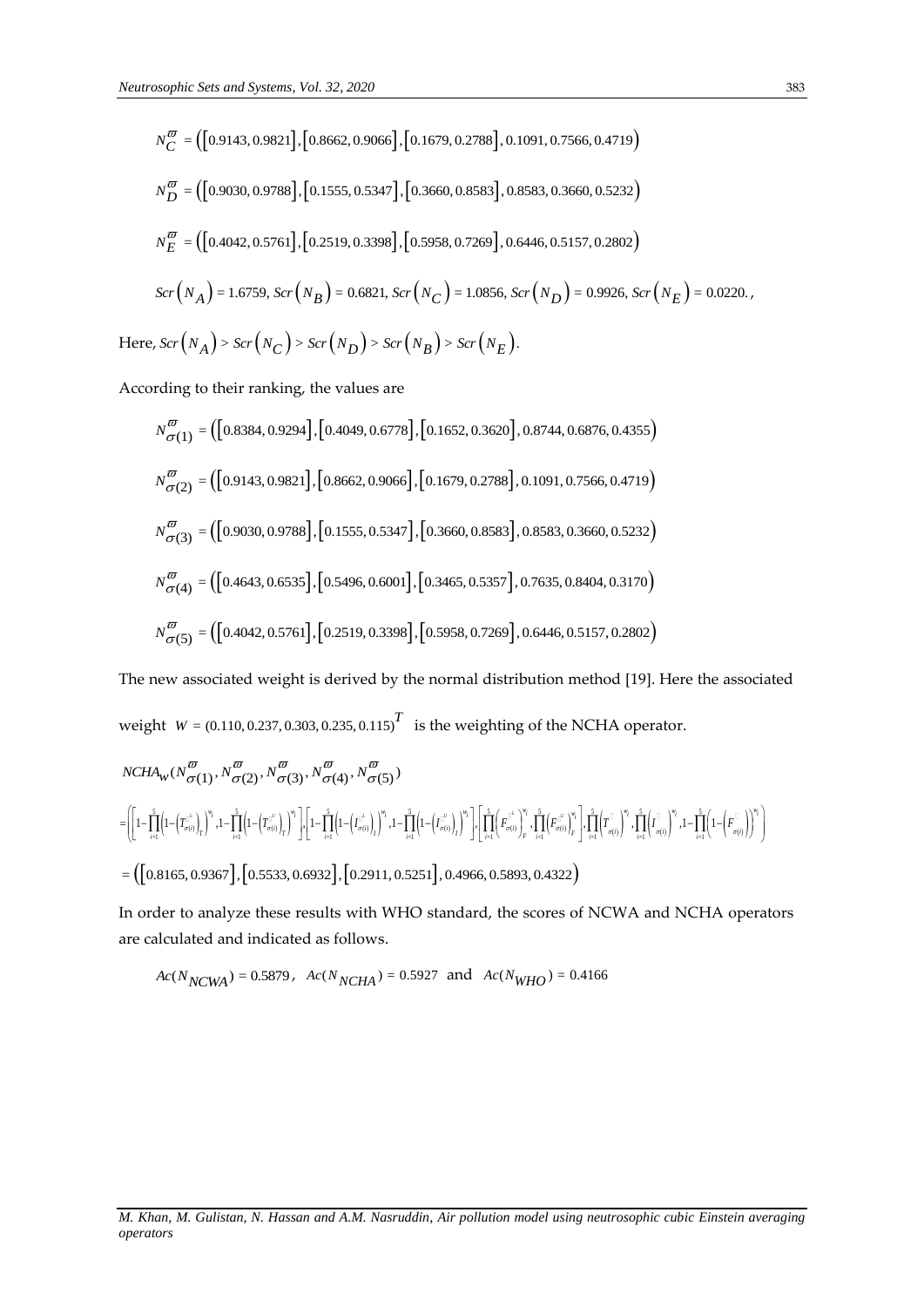The graphical analysis is illustrated in Figure 2. It is observed that in both scores that Peshawar has highly polluted air.

**Figure 2.** Comparison of aggregations with WHO standard

#### **5. Neutrosophic Cubic Einstein Aggregation Operators**

This section consist of some fundamental definitions of neutrosophic cubic Einstein weighted averaging (NCEWA), neutrosophic cubic Einstein ordered weighted averaging (NCEOWA) and neutrosophic cubic Einstein hybrid avregaing (NCEHA) aggregation operator, which are defined as follows. These are defined using the Einstein addition, Einstein multiplication and Einstein scalar multiplication.

**Definition 5.1** The neutrosophic cubic Einstein weighted averaging is a function, NCEWA  $: R^n \to R$  defined by

$$
NCEWA_{w}(N_1, N_2, \dots, N_n) = \sum_{k=1}^{n} \left( w_k N_k \right)_E
$$
 (6)

where  $W = (w_1, w_2, ..., w_n)^T$  is the weight of  $N_k$  ( $k = 1, 2, 3, ..., n$ ),  $w_k \in [0, 1]$  and  $\sum_{k=1}^{n} w_k = 1$ . *n*  $\sum_{k=1}^{n} w_k$ 

This implies that the neutrosophic cubic values are weighted and then aggregated using Einstein operations.

**Definition 5.2** Order neutrosophic cubic Einstein weighted average operator (NCEOWA) is defined as NCEOWA: $R^n \to R$  by  $NCEOWA_w(N_1, N_2, ..., N_n) = \sum_{k=1}^{n} (w_k B_k)_E$  where,  $B_k$  denotes

the ordered position of neutrosophic cubic (NC) values in descending order,  $W = (w_1, w_2, ..., w_n)^T$ 

is the weight of  $N_k$  ( $k = 1, 2, 3, ..., n$ ), be such that  $w_k \in [0, 1]$  and  $\sum_{k=1}^{n} w_k = 1$ . *n*  $\sum_{k=1}^{n} w_k$ 

Note that, NCEOWA values are ordered and then weighted. Thereafter, the ordering values are aggregated using Einstein operations. The basic concept of ordered weighted operator is to rearrange the values in descending order.

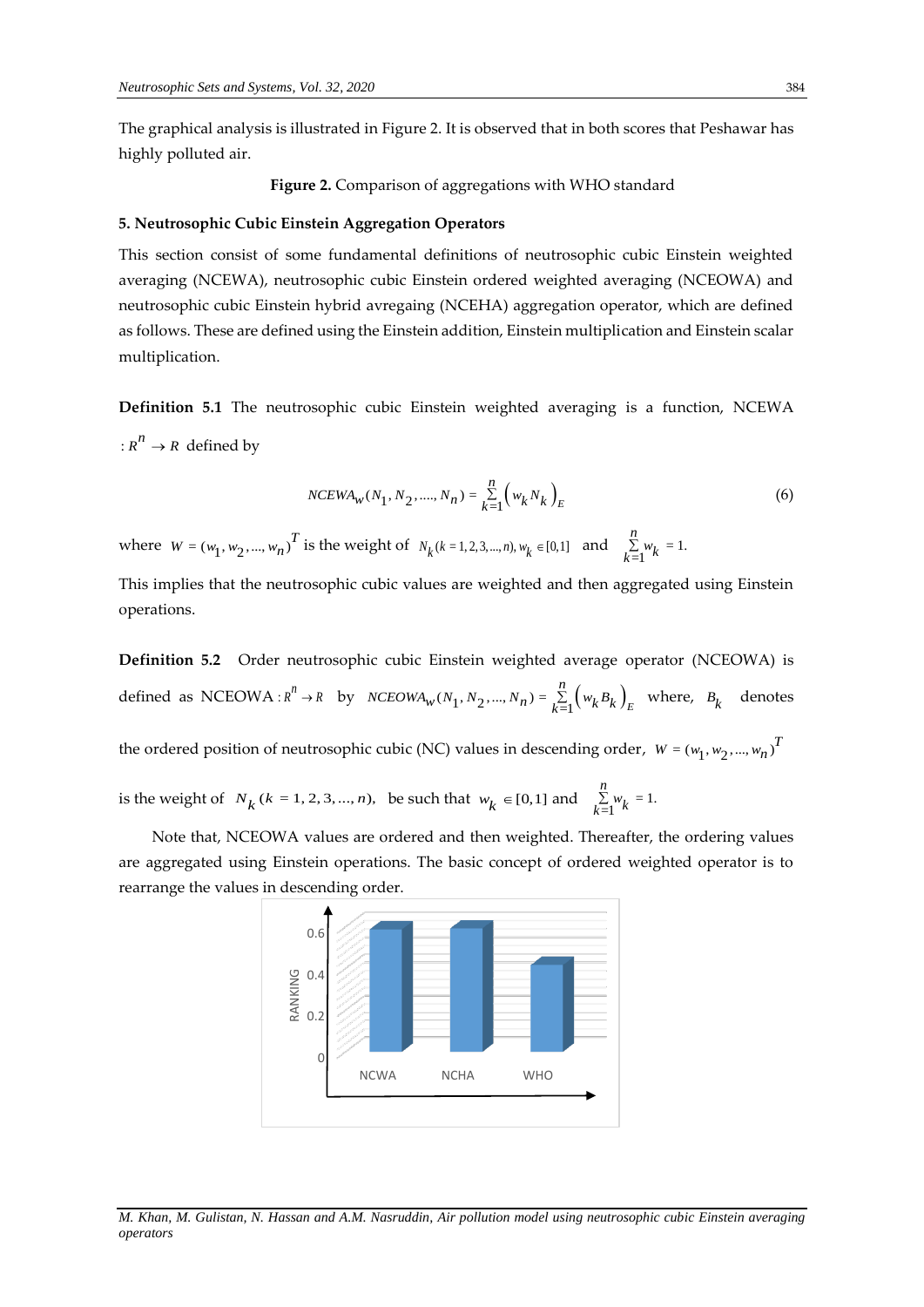such that  $w_k \in [0,1]$  and  $\sum_{k=1}^{n} w_k = 1$ . *n*  $\sum_{k=1}^{N} w_k$ 

*Proof.* By mathematical induction for  $n = 2$ , using Einstein's addition and ascalar multiplication, we will have the following.

$$
\left(\begin{matrix} \left[(1+T_{N_1}^{L})^n\right]^n-\left(1-T_{N_1}^{L}\right)^n\right]\cdot\left[(1+T_{N_1}^{L})^n\right]^n+\left(1-T_{N_1}^{L}\right)^n\cdot\left[(1+T_{N_1}^{L})^n\right]^n+\left(1-T_{N_1}^{L}\right)^n\cdot\left[(1+T_{N_1}^{L})^n\right]^n+\left(1-T_{N_1}^{L}\right)^n\right]\cdot\left[(1+T_{N_1}^{L})^n\right]^n+\left(1-T_{N_1}^{L}\right)^n\cdot\left[(1+T_{N_1}^{L})^n\right]^n+\left(1-T_{N_1}^{L}\right)^n\right]\cdot\left[(1+T_{N_1}^{L})^n\right]^n+\left(1-T_{N_1}^{L}\right)^n\cdot\left[(1+T_{N_1}^{L})^n\right]^n+\left(1-T_{N_1}^{L}\right)^n\right].
$$
\n
$$
\left(\begin{matrix} \frac{2\left(F_{N_1}^{L}\right)^n}{\left(2-F_{N_1}^{L}\right)^n\right]^n+\left(F_{N_1}^{L}\right)^n}{\left(2-F_{N_1}^{L}\right)^n\right]^n+\left(F_{N_1}^{L}\right)^n\right]^n}+\left(2-T_{N_1}^{L}\right)^n\cdot\left[2-T_{N_1}^{L}\right]^n+\left(T_{N_1}^{L}\right)^n\right]^n+\left(T_{N_1}^{L}\right)^n\cdot\left(1+F_{N_1}^{L}\right)^n\right].
$$
\n
$$
\left(\begin{matrix} \frac{2\left(F_{N_1}^{L}\right)^n}{\left(1+T_{N_2}^{L}\right)^n\right]^2-\left(1-T_{N_1}^{L}\right)^n\right]^2-\left(1-T_{N_1}^{L}\right)^n\cdot\left[2-T_{N_1}^{L}\right]^n+\left(T_{N_1}^{L}\right)^n\end{matrix}+\left(T_{N_1}^{L}\right)^n\right]^n+\left(T_{N_1}^{L}\right)^n\cdot\left(1+F_{N_1}^{L}\right)^n\right]^n+\left(T_{N_1}^{L}\right)^n\left[\left(1+F_{N_1}^{L}\right)^n\right]^n+\left(T_{N_1}^{L}\right)^n\right].
$$
\n
$$
\
$$

Assuming that for  $n = m$  the result holds true, that is

$$
\sum_{k=1}^{m} \left( w_{k} N_{k} \right)_{E} = \begin{bmatrix} \left[ \prod_{k=1}^{m} \left(1 + T_{N_{k}}^{L} \right)^{w_{k}} - \prod_{k=1}^{m} \left(1 - T_{N_{k}}^{L} \right)^{w_{k}} & \prod_{k=1}^{m} \left(1 + T_{N_{k}}^{U} \right)^{w_{k}} - \prod_{k=1}^{m} \left(1 - T_{N_{k}}^{U} \right)^{w_{k}} \right] \left[ \prod_{k=1}^{m} \left(1 + T_{N_{k}}^{L} \right)^{w_{k}} - \prod_{k=1}^{m} \left(1 - T_{N_{k}}^{U} \right)^{w_{k}} \right] & \left[ \prod_{k=1}^{m} \left(1 + T_{N_{k}}^{L} \right)^{w_{k}} - \prod_{k=1}^{m} \left(1 - T_{N_{k}}^{U} \right)^{w_{k}} \right] \left[ \prod_{k=1}^{m} \left(1 + T_{N_{k}}^{L} \right)^{w_{k}} + \prod_{k=1}^{m} \left(1 - T_{N_{k}}^{L} \right)^{w_{k}} \right] & \left[ \prod_{k=1}^{m} \left(1 + T_{N_{k}}^{L} \right)^{w_{k}} + \prod_{k=1}^{m} \left(1 - T_{N_{k}}^{L} \right)^{w_{k}} \right] & \left[ \prod_{k=1}^{m} \left(1 + T_{N_{k}}^{L} \right)^{w_{k}} + \prod_{k=1}^{m} \left(1 - T_{N_{k}}^{L} \right)^{w_{k}} \right] \left[ \prod_{k=1}^{m} \left(1 + T_{N_{k}}^{L} \right)^{w_{k}} + \prod_{k=1}^{m} \left(1 - T_{N_{k}}^{L} \right)^{w_{k}} \right] & \left[ \prod_{k=1}^{m} \left(1 + T_{N_{k}}^{L} \right)^{w_{k}} + \prod_{k=1}^{m} \left(1 - T_{N_{k}}^{L} \right)^{w_{k}} \right] & \left[ \prod_{k=1}^{m} \left(1 + T_{N_{k}}^{L} \right)^{w_{k}} + \prod_{k=1}^{m} \left(1 - T_{N_{k}}^{L} \right)^{w_{k}} \right] & \left[ \prod_{k=1}^{m} \left
$$

The result is proven for  $n = m+1$ , since

*M. Khan, M. Gulistan, N. Hassan and A.M. Nasruddin, Air pollution model using neutrosophic cubic Einstein averaging operators*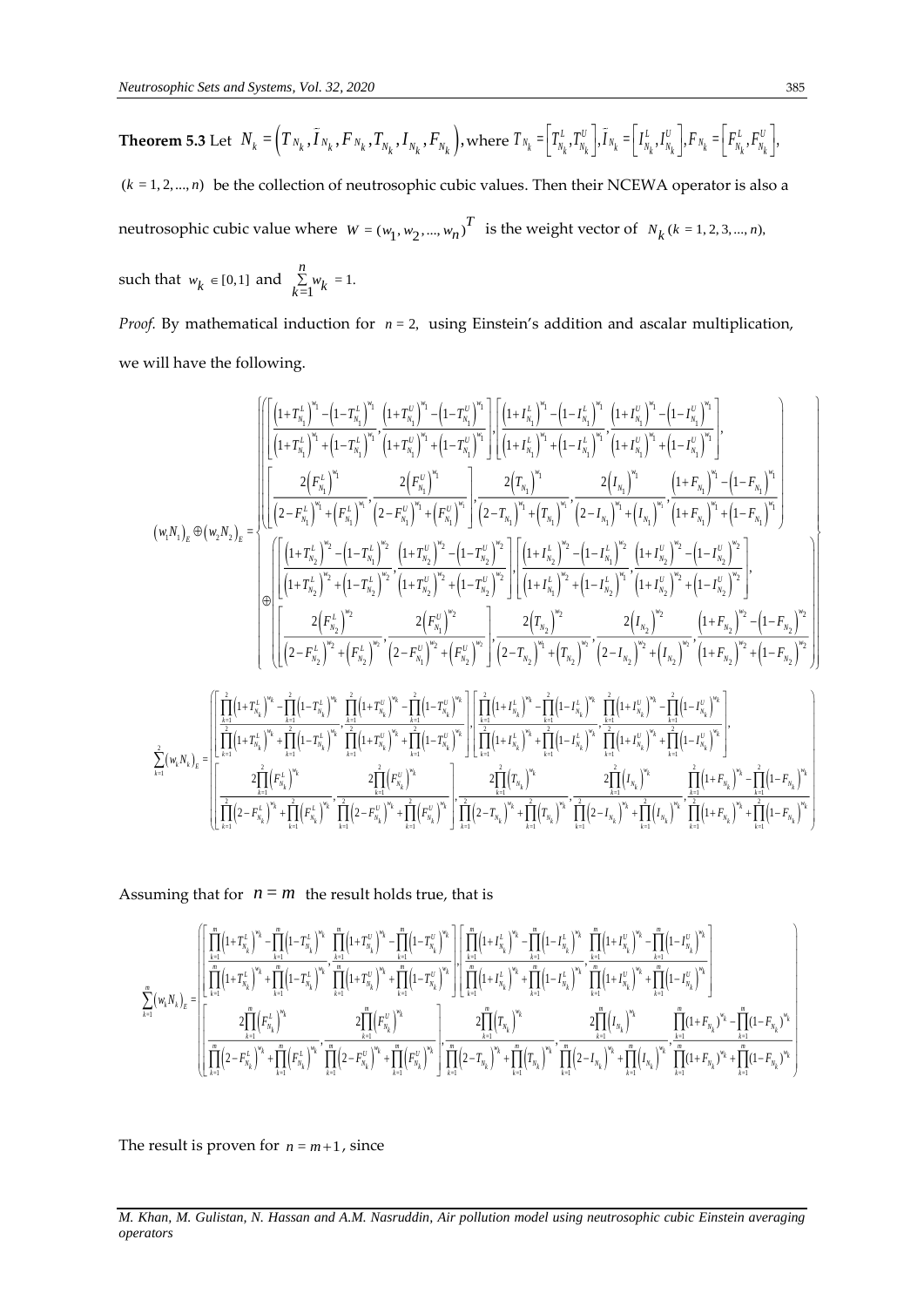$$
w_{m+l}N_{m+l}=\left[\frac{\left[\left(1+T_{N_{m+l}}^{L}\right)^{w_{m+1}}-\left(1-T_{N_{m+l}}^{L}\right)^{w_{m+l}}}{\left(1+T_{N_{m+l}}^{L}\right)^{w_{m+1}}+\left(1-T_{N_{m+l}}^{L}\right)^{w_{m+l}}},\frac{\left(1+T_{N_{m+l}}^{U}\right)^{w_{m+l}}-\left(1-T_{N_{m+l}}^{U}\right)^{w_{m+l}}}{\left(1+T_{N_{m+l}}^{L}\right)^{w_{m+l}}+\left(1-T_{N_{m+l}}^{L}\right)^{w_{m+l}}},\frac{2\left(F_{N_{m+l}}^{U}\right)^{w_{m+l}}}{\left(2-F_{N_{m+l}}^{U}\right)^{w_{m+l}}+\left(2-F_{N_{m+l}}^{U}\right)^{w_{m+l}}}\right],\frac{2\left(T_{N_{m+l}}\right)^{w_{m+l}}}{\left(2-T_{N_{m+l}}\right)^{w_{m+l}}+\left(2-T_{N_{m+l}}^{U}\right)^{w_{m+l}}}\right] = \left[\frac{\left[\left(1+I_{N_{m+l}}^{L}\right)^{w_{m+l}}-\left(1-I_{N_{m+l}}^{L}\right)^{w_{m+l}}-\left(1-I_{N_{m+l}}^{U}\right)^{w_{m+l}}\right]^{w_{m+l}}}{\left[\left(1+I_{N_{m+l}}^{L}\right)^{w_{m+l}}+\left(1-I_{N_{m+l}}^{U}\right)^{w_{m+l}}\right]}\right],\frac{2\left(T_{N_{m+l}}\right)^{w_{m+l}}}{\left(2-T_{N_{m+l}}\right)^{w_{m+l}}+\left(1-K_{N_{m+l}}\right)^{w_{m+l}}+\left(1-F_{N_{m+l}}\right)^{w_{m+l}}}\right] = \left[\frac{\left(1+I_{N_{m+l}}^{L}\right)^{w_{m+l}}-\left(1-I_{N_{m+l}}^{U}\right)^{w_{m+l}}}{\left(2-F_{N_{m+l}}^{L}\right)^{w_{m+l}}+\left(2-F_{N_{m+l}}^{U}\right)^{w_{m+l}}+\left(2-T_{N_{m+l}}^{U}\right)^{w_{m+l}}+\left(1-T_{N_{m+l}}^{U}\right)^{w_{m+l}}+\left(1-F_{N_{m+l}}\right)^{w_{m+l}}}\right]
$$

$$
\sum_{k=1}^{m}\left(w_{k}N_{k}\right)_{E}\oplus\left(w_{m+1}N_{m+1}\right)_{E}=\\ \begin{cases} \left\|\prod_{k=1}^{m}\left(1+T_{\boldsymbol{y}_{k}}^{k}\right)^{v_{k}}-\prod_{k=1}^{m}\left(1-T_{\boldsymbol{y}_{k}}^{k}\right)^{v_{k}}\prod_{k=1}^{m}\left(1+T_{\boldsymbol{y}_{k}}^{k}\right)^{v_{k}}-\prod_{k=1}^{m}\left(1-T_{\boldsymbol{y}_{k}}^{k}\right)^{v_{k}}\right\|\prod_{k=1}^{m}\left(1+I_{\boldsymbol{y}_{k}}^{k}\right)^{v_{k}}-\prod_{k=1}^{m}\left(1-I_{\boldsymbol{y}_{k}}^{k}\right)^{v_{k}}\\ \left\|\prod_{k=1}^{m}\left(1+T_{\boldsymbol{y}_{k}}^{k}\right)^{v_{k}}+\prod_{k=1}^{m}\left(1-T_{\boldsymbol{y}_{k}}^{k}\right)^{v_{k}}\prod_{k=1}^{m}\left(1-T_{\boldsymbol{y}_{k}}^{k}\right)^{v_{k}}\right\|\prod_{k=1}^{m}\left(1+I_{\boldsymbol{y}_{k}}^{k}\right)^{v_{k}}+\prod_{k=1}^{m}\left(1-I_{\boldsymbol{y}_{k}}^{k}\right)^{v_{k}}\\ \left\|\prod_{k=1}^{m}\left(1+I_{\boldsymbol{y}_{k}}^{k}\right)^{v_{k}}+\prod_{k=1}^{m}\left(1-I_{\boldsymbol{y}_{k}}^{k}\right)^{v_{k}}\right\|\prod_{k=1}^{m}\left(1+I_{\boldsymbol{y}_{k}}^{k}\right)^{v_{k}}+\prod_{k=1}^{m}\left(1-I_{\boldsymbol{y}_{k}}^{k}\right)^{v_{k}}\\ \left\|\prod_{k=1}^{m}\left(1+I_{\boldsymbol{y}_{k}}^{k}\right)^{v_{k}}+\prod_{k=1}^{m}\left(1-I_{\boldsymbol{y}_{k}}^{k}\right)^{v_{k}}\cdot\prod_{k=1}^{m}\left(1-I_{\boldsymbol{y}_{k}}^{k}\right)^{v_{k}}\right\|\prod_{k=1}^{m}\left(1-I_{\boldsymbol{y}_{k}}^{k}\right)^{v_{k}}\\ \left\|\prod_{k=1}^{m}\left(1-I_{\boldsymbol{y}_{k}}^{k}\right)^{v_{k}}+\prod_{k=1}^{
$$

$$
\left[\prod_{k=1}^{\frac{m+l}{k}}\left(1+T_{N_{k}}^{L}\right)^{w_{k}}-\prod_{k=1}^{m+l}\left(1-T_{N_{k}}^{L}\right)^{w_{k}}+\prod_{k=1}^{\frac{m+l}{k}}\left(1-T_{N_{k}}^{L}\right)^{w_{k}}\prod_{k=1}^{\frac{m+l}{k}}\left(1-T_{N_{k}}^{L}\right)^{w_{k}}-\prod_{k=1}^{m+l}\left(1-T_{N_{k}}^{L}\right)^{w_{k}}\right]\left[\prod_{k=1}^{\frac{m+l}{k}}\left(1+T_{N_{k}}^{L}\right)^{w_{k}}-\prod_{k=1}^{m+l}\left(1-I_{N_{k}}^{L}\right)^{w_{k}}+\prod_{k=1}^{m+l}\left(1-T_{N_{k}}^{L}\right)^{w_{k}}\prod_{k=1}^{\frac{m+l}{k}}\left(1-T_{N_{k}}^{L}\right)^{w_{k}}\right]\right]\left[\prod_{k=1}^{\frac{m+l}{k}}\left(1+T_{N_{k}}^{L}\right)^{w_{k}}-\prod_{k=1}^{m+l}\left(1-I_{N_{k}}^{L}\right)^{w_{k}}+\prod_{k=1}^{m+l}\left(1-T_{N_{k}}^{L}\right)^{w_{k}}\right]\right]\left[\prod_{k=1}^{\frac{m+l}{k}}\left(1+T_{N_{k}}^{L}\right)^{w_{k}}+\prod_{k=1}^{m+l}\left(1-T_{N_{k}}^{L}\right)^{w_{k}}\prod_{k=1}^{\frac{m+l}{k}}\left(1-T_{N_{k}}^{L}\right)^{w_{k}}+\prod_{k=1}^{m+l}\left(1-I_{N_{k}}^{L}\right)^{w_{k}}\right]\right]\left[\prod_{k=1}^{\frac{m+l}{k}}\left(1+T_{N_{k}}^{L}\right)^{w_{k}}-\prod_{k=1}^{m+l}\left(1-F_{N_{k}}^{L}\right)^{w_{k}}\right]
$$

## Hence proved.

**Example 5.4** The NCEWA is applied to data in section 3 with corresponding weight of Xu and Yager  $[27]$ ,  $w = (0.21, 0.14, 0.25, 0.29, 0.11)^T$ .

[27], 
$$
w = (0.21, 0.14, 0.25, 0.29, 0.11)^4
$$
.  
Then  $NCEWA = ([0.7848, 0.9163], [0.5058, 0.6650], [0.2957, 0.5241], 0.5652, 0.6187, 0.3990)$ 

Note that the NCEWA operator aggregates the weighted value whereas the NCEOWA operator weight the ordering position and then aggregates the values. The idea of NCEHA is developed to overcome to not only weight the neutrosophic cubic values but their order positioning as well.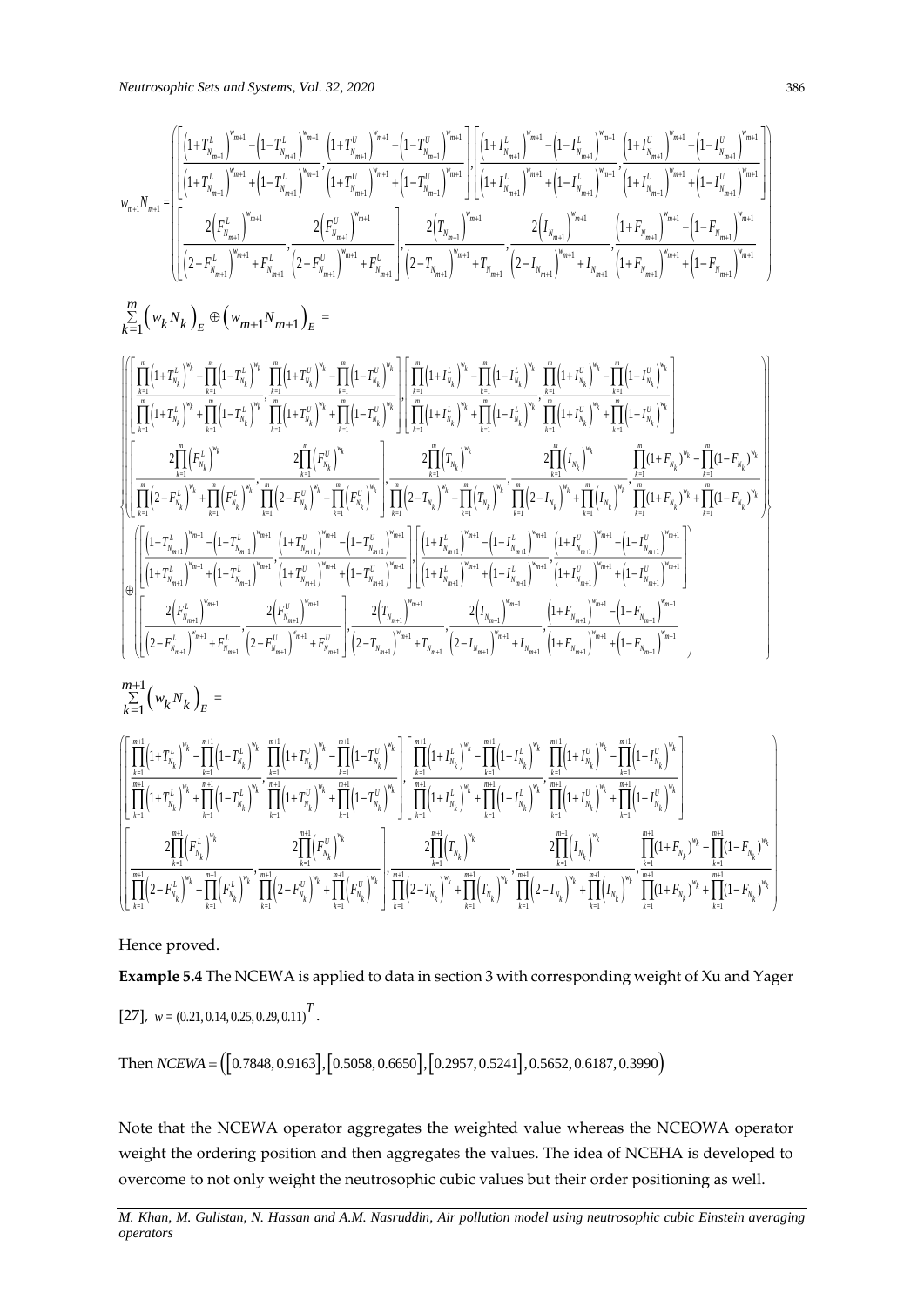In order to analyze these results with WHO standard, the score of NCEWA and NCEHA operators are compared in terms of the accuracy functions as follows as illustrated in Figure 3.

$$
Ac(N_{NCEWA}) = 0.5861
$$
,  $Ac(N_{NCEHA}) = 0.6099$  and  $Ac(N_{WHO}) = 0.4166$ .



**Figure 3.** The comparison of Einstein aggregation with WHO

Observe that using both operators NCEWA and NCEHA, Peshawar has highly polluted air as shown in Figure 3. The overall graphical presentation is illustrated in Figure 4. Hence we conclude that serious measures by the relevant government agencies are needed to overcome the situation.



**Figure 4.** Comparison of neutrosophic cubic aggregation operators with WHO

#### **6. Conclusions**

In this research, NCWA, NCHA, NCEWA, NCEHA operators are compared with WHO standards. The aggregation operators are applied to the numerical data of PM10. These aggregation operators enabled us to analyze the air pollution model in the city of Peshawar, Pakistan. We computed the accuracy functions of all of these aggregation operators and WHO standard. The analysis is then presented graphically to illustrate the comparison. It is observed that in the month of April 2014, the pollution of PM10 is very much higher than WHO standards. Strong measures are thus required to control air pollution. Our future research will be to apply further the NCWA, NCHA,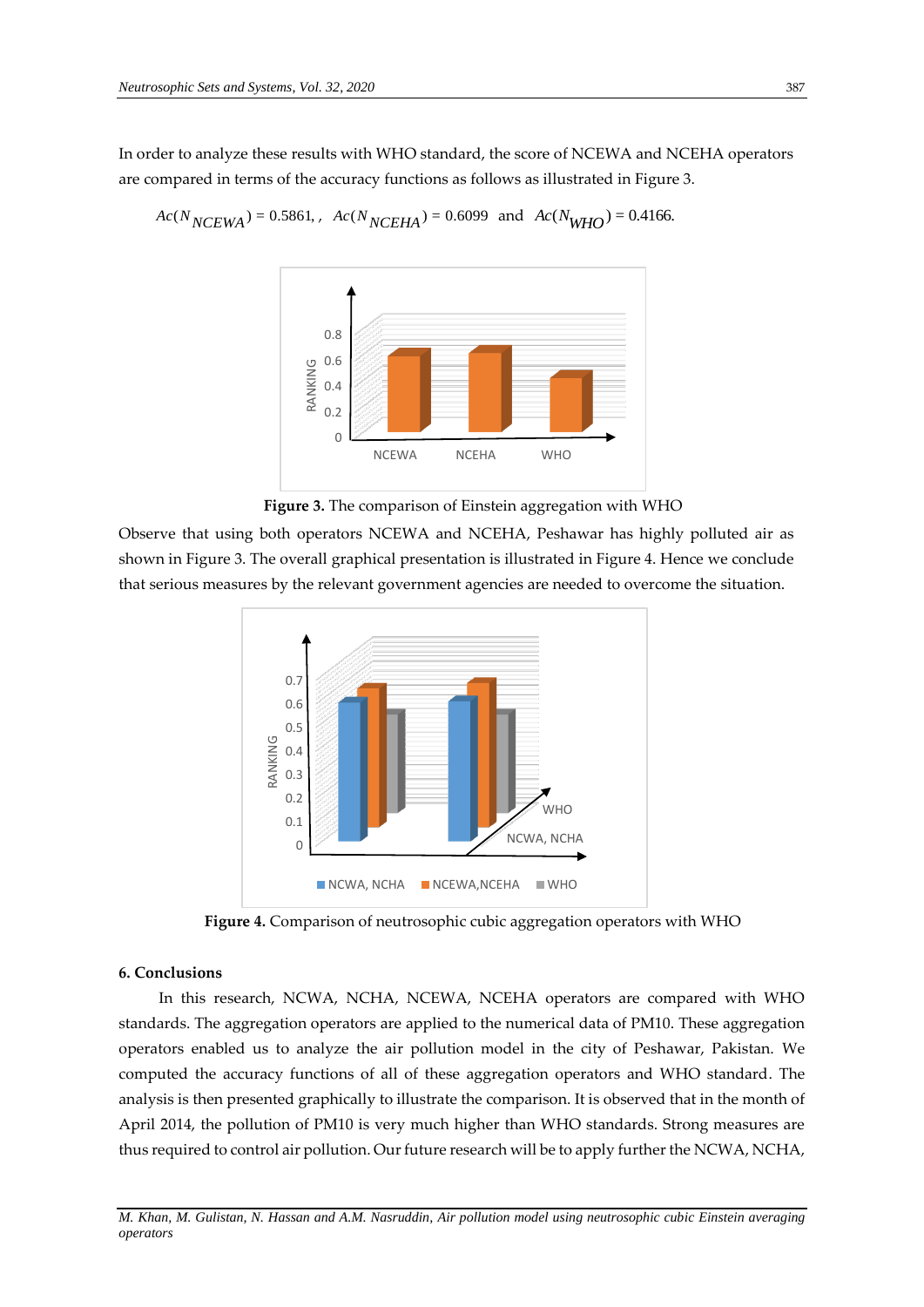NCEWA, NCEHA operators to construction management, geometric programming, binomial factorial problem, and numerical convergence of polynomial roots [49-50].

# **Funding:** This research received no external funding

**Conflicts of Interest:** The authors declare no conflict of interest.

# **References**

- 1. Zadeh L. A. Fuzzy sets, *Inform. Control*, 1965; **8**, pp. 338-353.
- 2. Zadeh L. A. Outline of a new approach to the analysis of complex system and decision processes, *IEEE Trans on Systems, Man and Cybernetics*, 1973; **3**(1), pp. 28-44.
- 3. Turksen I. B. Interval-valued strict preference with Zadeh triples, *Fuzzy Sets Syst.*, 1996; **78**, pp.183-195.
- 4. Atanassov K; Gargov G. Interval-valued intuitionistic fuzzy sets, *Fuzzy Sets Syst*., 1989; **31**, pp.343-349.
- 5. Atanassov K. Intuitionistic fuzzy sets, *Fuzzy Sets Syst*.,1986**; 20**, pp.87-96.
- 6. Jun Y. B; Kim C. S; Yang K. O. Cubic sets, *Ann. Fuzzy Math. Inform*, 2012; **1**, pp. 83-98.
- 7. Adam F; Hassan N. Q-fuzzy soft set, *Appl. Math. Sci.*, 2014; **8**(174), pp. 8689-8695.
- 8. Adam F; Hassan N. Operations on Q-fuzzy soft set, *Appl. Math. Sci.*, 2014; **8**(175), pp. 8697-8701.
- 9. Adam F; Hassan N. Q-fuzzy soft matrix and its application, *AIP Conf. Proc.*, 2014; **1602**, pp. 772-778.
- 10. Adam F; Hassan N. Properties on the multi Q-fuzzy soft matrix, *AIP Conf. Proc.*, 2014; **1614**, pp. 834-839.
- 11. Adam F; Hassan N. Multi Q-fuzzy soft set and its application, *Far East J. Math. Sci.*, 2015; **97**(7), pp. 871-881.
- 12. Alhazaymeh K; Hassan N. Mapping on generalized vague soft expert set, *Int. J. Pure Appl. Math.*, 2014; **93**(3), pp. 369-376.
- 13. Smarandache F. A Unifying Field in Logics: Neutrosophic Logic. Neutrosophy, Neutrosophic Set, Neutrosophic Probability, American Research Press*:* Rehoboth, NM, 1999.
- 14. Smarandache F. Neutrosophic Set -A Generalization of the Intuitionistic Fuzzy Set, *IEEE Int. Conf. on Granular Computing GrC*, Atlanta, Georgia, 2006.
- 15. Wang H; Smarandache F; Zhang Y. Q; Sunderraman R. Single valued neutrosophic sets, *Multispace Multistructure ,* 2010; pp.410 – 413.
- 16. Wang H; Smarandache F; Zhang Y.Q. Interval neutrosophic sets and logic: Theory and Applications in Computing, Hexis: Phoenix, AZ, 2005.
- 17. Jun Y. B; Smarandache F; Kim C.S. Neutrosophic cubic sets, *New Math. Nat. Comput.*, 2017; **13** (1), pp. 41-54.
- 18. Liu P; Wang Y. Multiple attribute decision-making method based on single-valued neutrosophic normalized weighted bonferroni mean, *Neural Comput. Applic.*, 2014; **25**, (7-8), pp. 2001-2010.
- 19. Abdel-Basset M.; Zhou Y; Mohamed M; Chang V. A group decision making framework based on neutrosophic VIKOR approach for e-government website evaluation, *J. Intell. Fuzzy Syst.*, 2018; **34**(6), pp. 4213-4224.
- 20. Nancy; Garg H. Novel single-valued neutrosophic decision making operators under frank norm operations and its application, *International Journal for Uncertainty Quantification,* 2014; **6**(4), pp.361—375.
- 21. Peng X; Dai J. A bibliometric analysis of neutrosophic set: two decades review from 1998-2017. *Artif. Intell. Rev*., 2018; https://doi.org/10.1007/s10462-018-9652-0.
- 22. Li B; Wang J; Yang L; Li X. A novel generalized simplified neutrosophic number Einstein aggregation operator, *IAENG Int. J. Appl. Math.,* 2018; **48**(1), pp. 67-72.
- 23. Biswas P. Pramanik S; Giri B.C. Topsis method for multiattribute group decision-making under singlevalued neutrosophic environment, *Neural Comput. Applic.*, 2016; **27**(3), 727--737.
- 24. Ye J. Exponential operations and aggregation operators of interval neutrosophic sets and their decision making methods, *SpringerPlus*, 2016; **5**, 1488.
- 25. Garg H; Nancy. Multi-criteria decision-making method based on prioritized muirhead mean aggregation operator under neutrosophic set environment, *Symmetry*, 2018; **10**(7), 280.
- 26. Garg H; Nancy. Some hybrid weighted aggregation operators under neutrosophic set environment and their applications to multicriteria decision-making, *Applied Intelligence*, 2018; **48**(12), pp. 4871-4888.
- 27. Xu Z; Yager R. R. Some geometric aggregation operators based on intuitionistic fuzzy sets, *Int. J. General Systems*, 2006; **35**(4), pp.417—433.
- 28. Khan M; Gulistan M; Yaqoob N; Khan M; Smaradache F. Neutrosophic cubic Einstein geometric aggregation operators with application to multi-creiteria decision making theory method, *Symmetry*, 2019; **11**(2), 247.